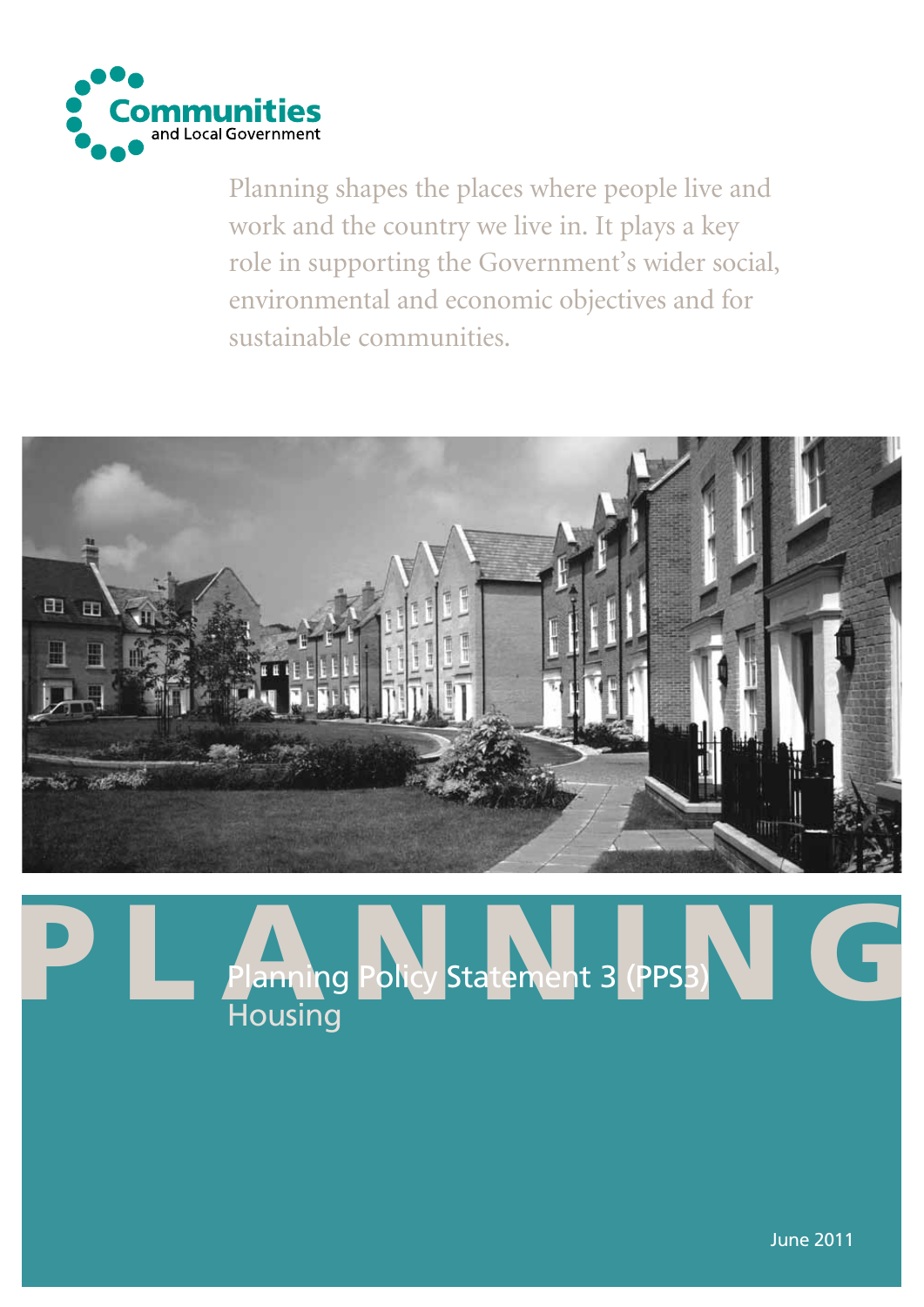

# Planning Policy Statement 3 (PPS3): Housing

June 2011 Communities and Local Government: London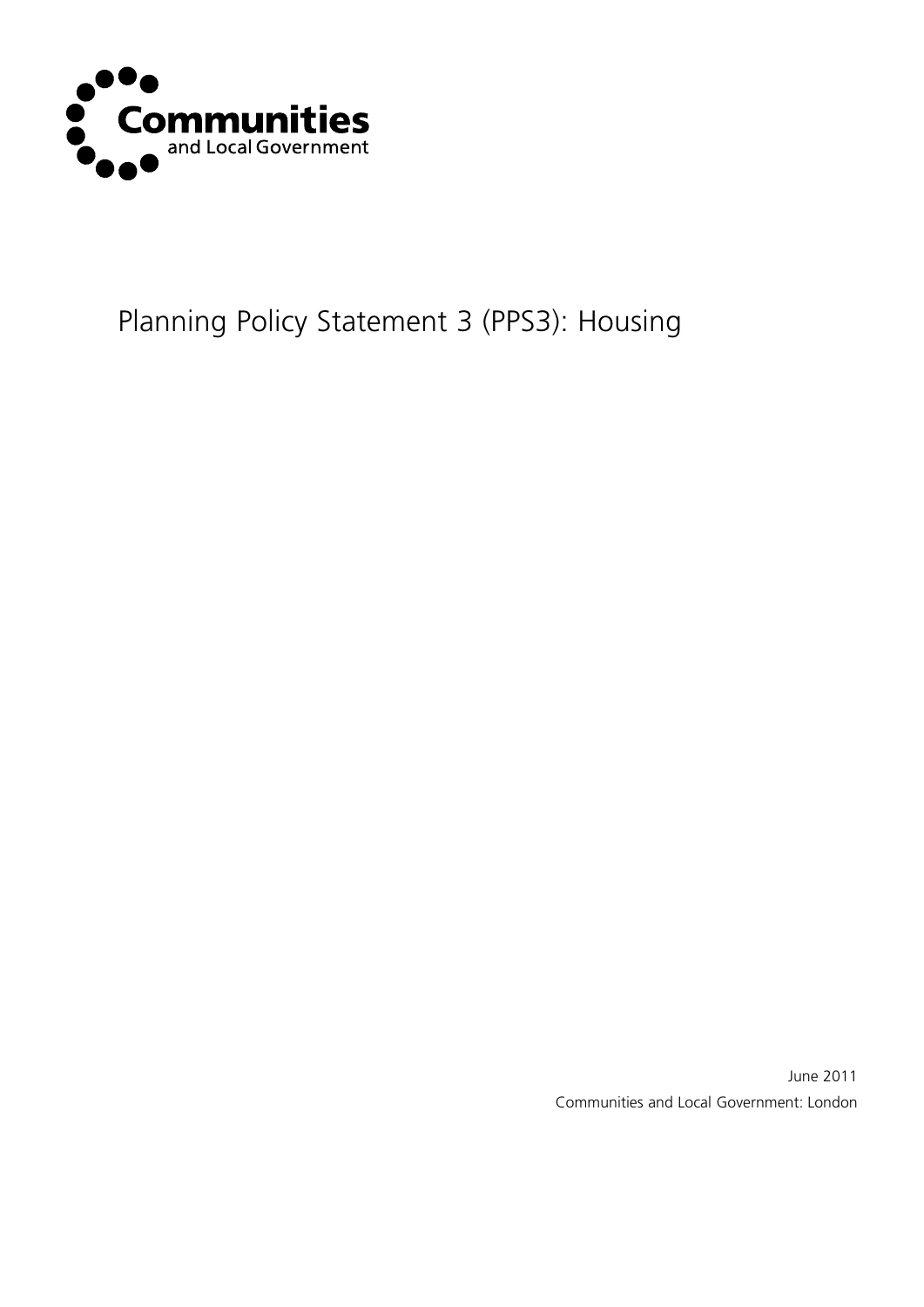© Crown Copyright 2006 (first published November 2006, 2nd edition published January 2010, 3rd edition published June 2010, 4th edition published June 2011).

Copyright in the typographical arrangement and design rests with the Crown.

Published for the Department for Communities and Local Government, under licence from the Controller of Her Majesty's Stationery Office.

The text in this document (excluding the Royal Arms and other departmental or agency logos) may be reproduced free of charge in any format or medium providing it is reproduced accurately and not used in a misleading context. The material must be acknowledged as Crown copyright and the title of the document specified.

> Where we have identified any third party copyright material you will need to obtain permission from the copyright holders concerned.

For any other use of this material please write to: Office of Public Sector Information, Information Policy Team, Kew, Richmond, Surrey TW9 4DU or e-mail: licensing@opsi.gov.uk

ISBN: 978 011 753976 7

Printed in the United Kingdom for the Stationery Office.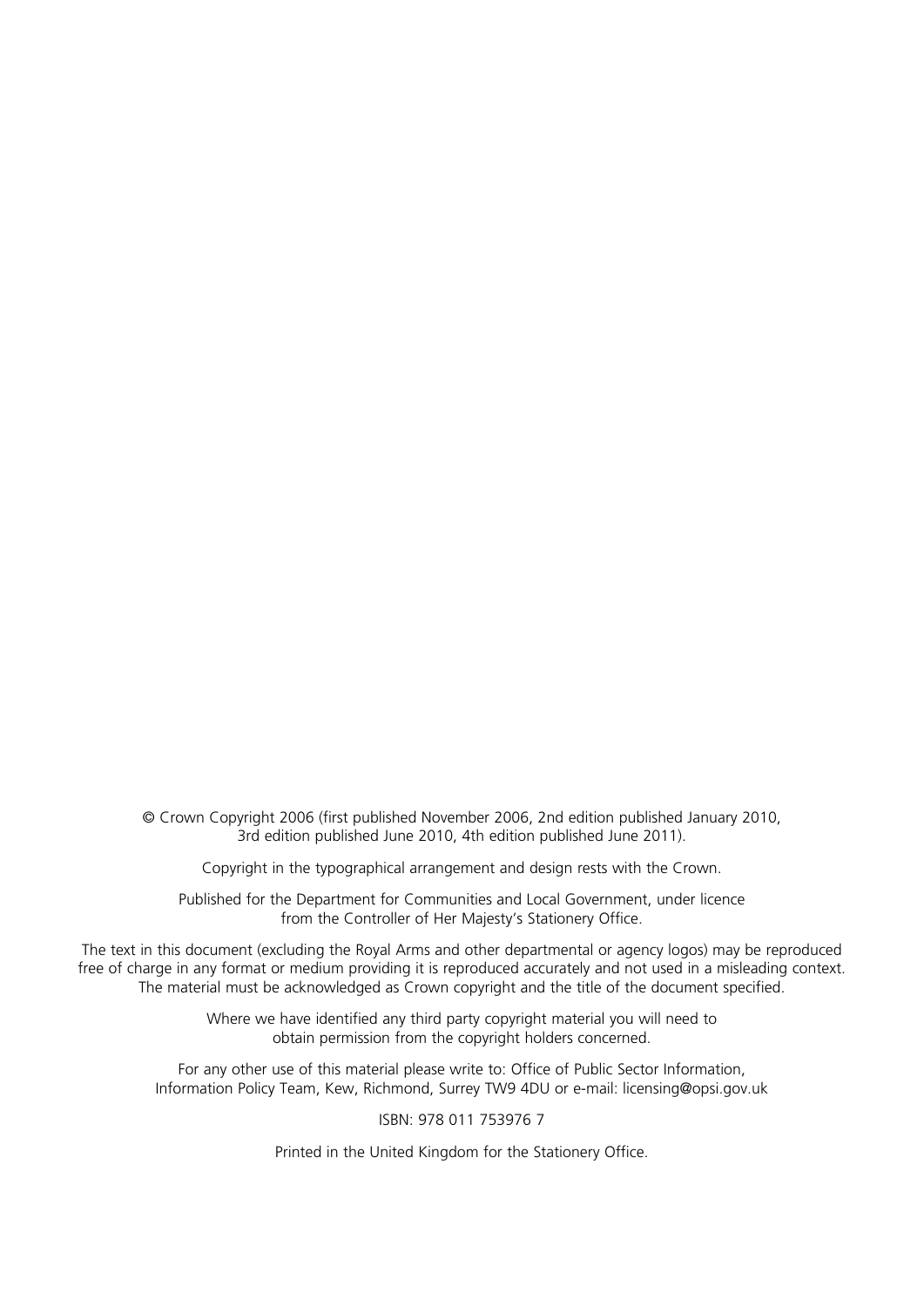# **Contents**

| Annex A: List of Cancelled Previous Policy and Guidance  24 |  |
|-------------------------------------------------------------|--|
|                                                             |  |
|                                                             |  |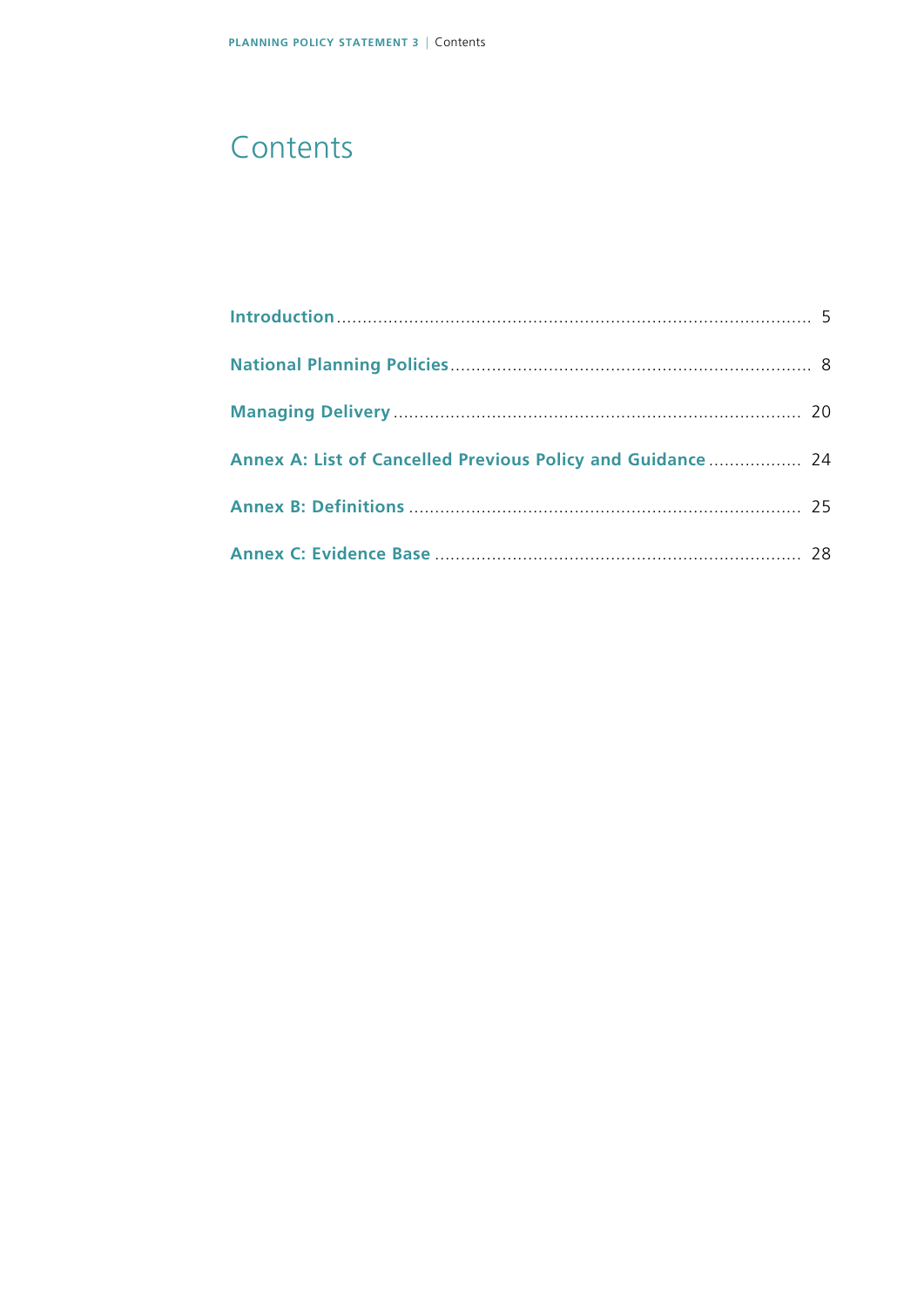### <span id="page-4-0"></span>Introduction

### **Background**

- 1. Planning Policy Statements (PPS) set out the Government's national policies on aspects of planning in England. PPS3 sets out the national planning policy framework for delivering the Government's housing objectives. This complements, and should be read together with, other relevant statements of national planning and housing policy (in particular *PPS1: Delivering Sustainable Development*1 and the forthcoming PPS on Climate Change<sup>2</sup>).
- 2. PPS3: Housing and accompanying advice and guidance have been developed in response to recommendations in the *Barker Review of Housing Supply* in March 2004.3 The proposals draw on a range of research and consultation exercises since. A principal aim of the new PPS3 is to underpin the Government's response to the *Barker Review of Housing Supply* and the necessary step-change in housing delivery, through a new, more responsive approach to land supply at the local level.
- 3. This PPS reflects the Government's commitment to improving the affordability and supply of housing in all communities, including rural areas, informed by the findings of the Affordable Rural Housing Commission. The delivery of housing in rural areas should respect the key principles underpinning this PPS, providing high quality housing that contributes to the creation and maintenance of sustainable rural communities in market towns and villages.
- 4. An assessment of the impact of the policy is set out in a Regulatory Impact Assessment (RIA) and Equality Impact Assessment (EIA).<sup>4</sup>
- 5. This PPS and related advice and guidance replace previous policy and guidance, in particular *Planning Policy Guidance 3: Housing*. 5
- 6. The policies in this PPS should be taken into account by Local Planning Authorities and Regional Planning Bodies<sup>6</sup> in the preparation of their Local Development Documents and Regional Spatial Strategies (this includes the Mayor of London in preparing the Spatial Development Strategy for Greater London). They should consider the extent to which emerging Local Development Documents and Regional Spatial Strategies can have regard to the policies in this statement whilst maintaining plan-making programmes.
- 7. On publication of this PPS, Local Planning Authorities will need to assess and demonstrate the extent to which existing plans already fulfil the requirement set out in this statement to identify and maintain a rolling five-year supply of deliverable land for housing, particularly in connection with making planning decisions (see paragraphs 68 to 74).

<sup>1</sup> *Planning Policy Statement 1: Delivering Sustainable Development*, ODPM, 2005.

<sup>2</sup> Forthcoming consultation draft *Planning Policy Statement on Climate Change*, Communities and Local Government.

<sup>3</sup> *Review of Housing Supply, Delivering Stability: Securing our Future Housing Needs*, HM Treasury, 2004.

<sup>4</sup> See www.communities.gov.uk

<sup>5</sup> See Annex A for the full list of cancelled policy and guidance.

<sup>6</sup> Regional Assemblies are recognised by the Secretary of State as the Regional Planning Body and Regional Housing Body with responsibility for preparing the Regional Spatial Strategy and Regional Housing Strategy for their region.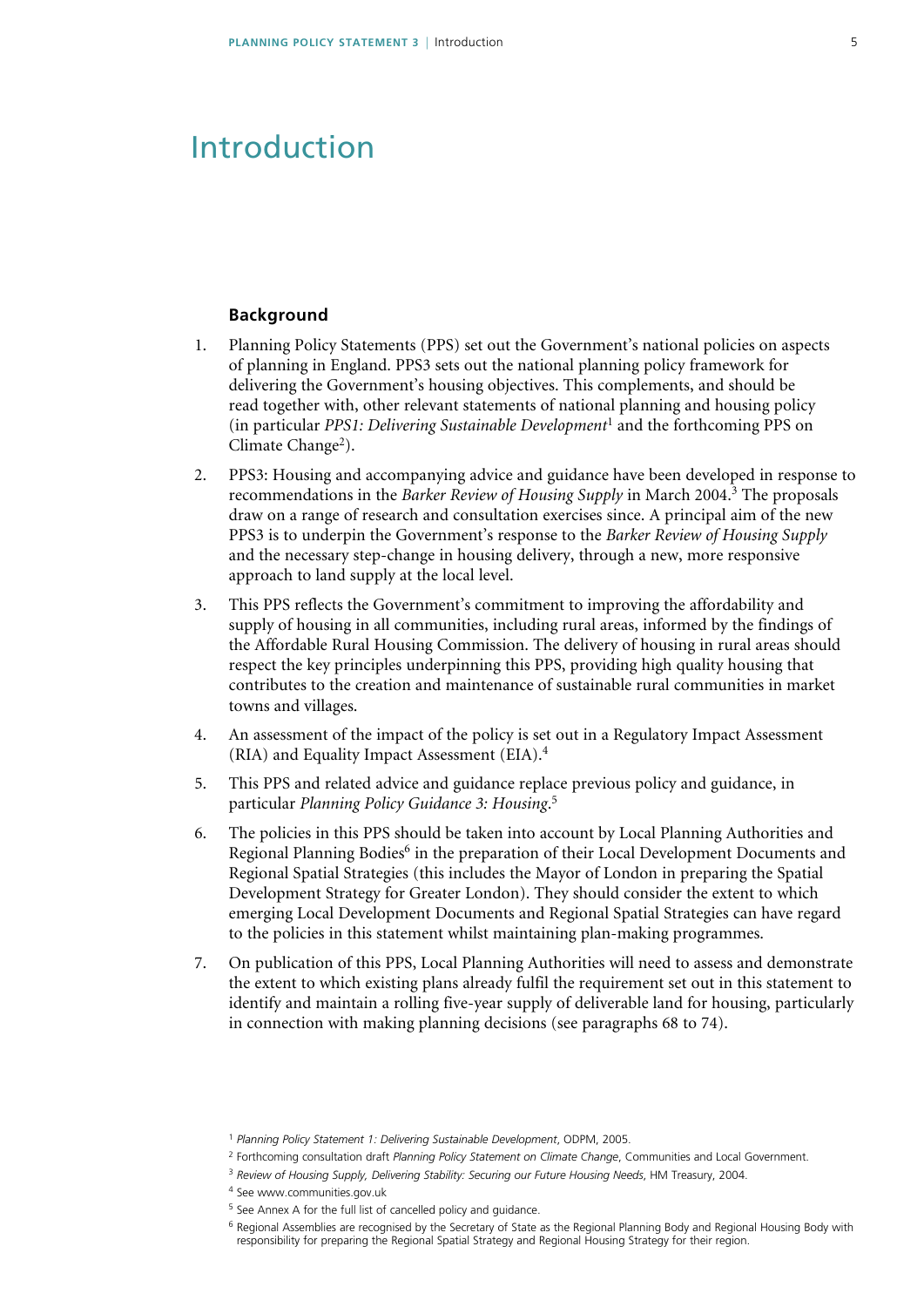8. Local Planning Authorities are not required to have regard to this statement as a material consideration when making decisions on planning applications until 1st April 2007. However, this statement may be capable of being a material consideration, in particular circumstances, prior to this date.

### **Strategic housing policy objectives**

- 9. The Government's key housing policy goal is to ensure that everyone has the opportunity of living in a decent home, which they can afford, in a community where they want to live. To achieve this, the Government is seeking:
	- To achieve a wide choice of high quality homes, both affordable and market housing, to address the requirements of the community.
	- To widen opportunities for home ownership and ensure high quality housing for those who cannot afford market housing, in particular those who are vulnerable or in need.
	- To improve affordability across the housing market, including by increasing the supply of housing.
	- To create sustainable, inclusive, mixed communities in all areas, both urban and rural.

### **Planning for housing policy objectives**

- 10. These housing policy objectives provide the context for planning for housing through development plans and planning decisions. The specific outcomes that the planning system should deliver are:
	- High quality housing that is well-designed and built to a high standard.
	- A mix of housing, both market and affordable, particularly in terms of tenure and price, to support a wide variety of households in all areas, both urban and rural.
	- A sufficient quantity of housing taking into account need and demand and seeking to improve choice.
	- Housing developments in suitable locations, which offer a good range of community facilities and with good access to jobs, key services and infrastructure.
	- A flexible, responsive supply of land managed in a way that makes efficient and effective use of land, including re-use of previously-developed land, where appropriate.
- 11. PPS3 sets out policies designed to achieve these outcomes, based upon the following concepts and principles:
	- **Sustainable Development** PPS1 sets out the strategic role of planning in delivering sustainable development. Sustainability Appraisal<sup>7</sup> is a key means of ensuring housing policies help to deliver sustainable development objectives, in particular, seeking to minimise environmental impact, taking account of climate change<sup>8</sup> and flood risk.<sup>9</sup>

<sup>7</sup> For further details see *Sustainability Appraisal of Regional Spatial Strategies and Local Development Documents*, ODPM, 2005.

<sup>8</sup> See forthcoming consultation draft *Planning Policy Statement on Climate Change*, Communities and Local Government.

<sup>9</sup> See forthcoming P*lanning Policy Statement 25: Development and Flood Risk*, Communities and Local Government.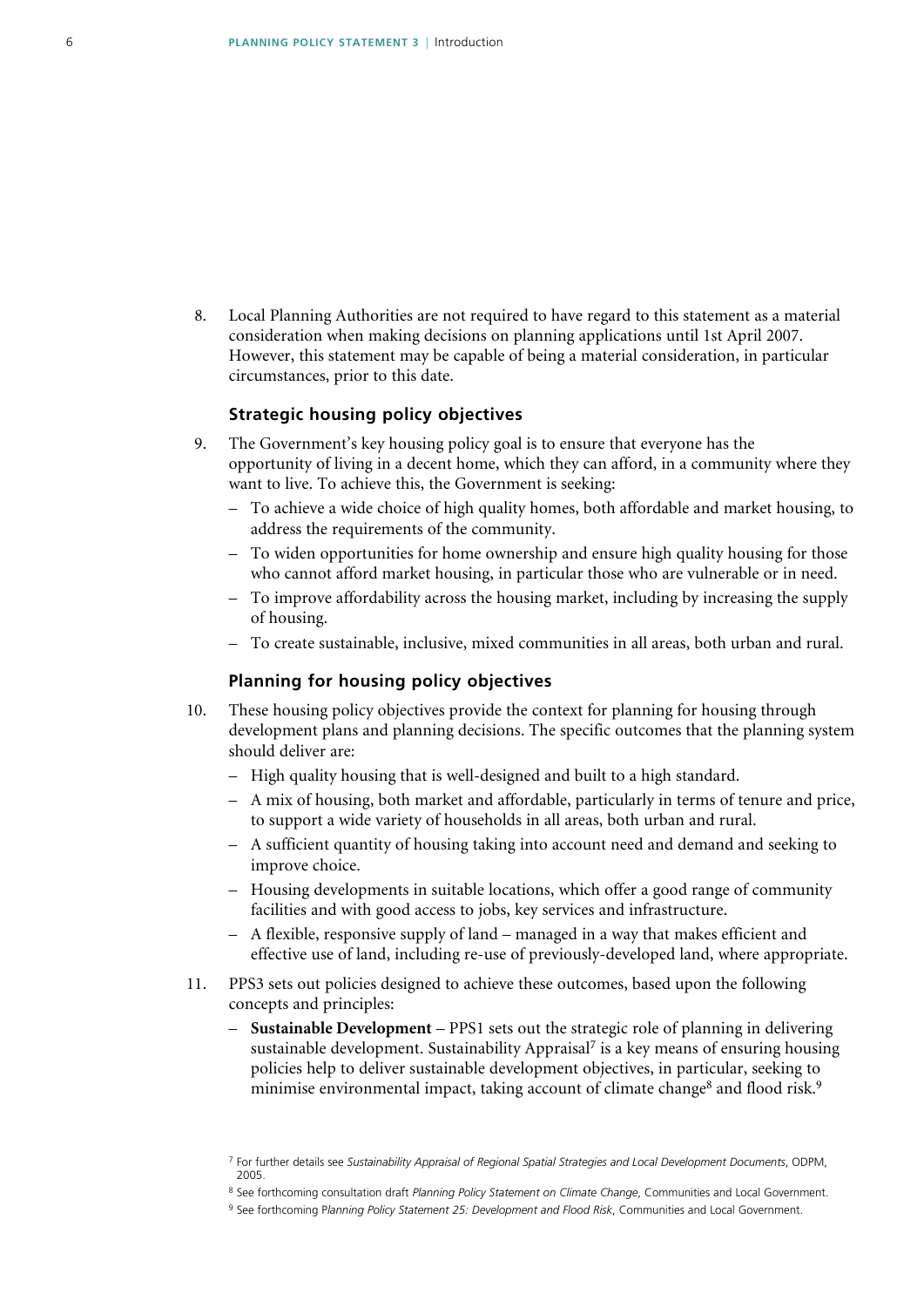- **Visionary and Strategic Approach** Local Planning Authorities and Regional Planning Bodies will have a key role in defining and communicating the spatial vision for their area, determining their strategy for delivering the vision and joining up planning, housing and wider strategies including economic and community strategies. In accordance with the Local Government White Paper,<sup>10</sup> Local Planning Authorities should take a strategic lead role in their local area, ensuring that Local Development Documents provide a high quality framework for planning for housing delivery.
- **Market Responsiveness** Local Planning Authorities and Regional Planning Bodies should take into account market information when developing planning for housing policies. In particular, they should have regard to housing market areas<sup>11</sup> in developing their spatial plans and these should be set out in the Regional Spatial Strategy.
- **Collaborative Working** Key to the success of this new approach will be collaborative working between Local Planning Authorities and Regional Planning Bodies, as well as early engagement with local communities, stakeholders and infrastructure providers. Local Planning Authorities will need to work closely with the private sector, particularly developers and housebuilders, to achieve the Government's strategic housing objectives.
- **Evidence-Based Policy Approach** Local Development Documents and Regional Spatial Strategies policies should be informed by a robust, shared evidence base, in particular, of housing need and demand, through a Strategic Housing Market Assessment<sup>12</sup> and land availability, through a Strategic Housing Land Availability Assessment.13
- **Outcome and Delivery Focus** Applying the principles of 'Plan, Monitor, Manage', Local Planning Authorities and Regional Planning Bodies should focus, as a priority, on managing the delivery of the key outcomes set out in paragraph 10.

<sup>10</sup> *Strong and prosperous communities – The Local Government White Paper*, Communities and Local Government, 2006.

<sup>11</sup> See forthcoming *Identifying Sub-Regional Housing Market Areas Advice Note*, Communities and Local Government.

<sup>12</sup> See Annex C and forthcoming *Strategic Housing Market Assessment Practice Guidance*, Communities and Local Government.

<sup>13</sup> See Annex C and forthcoming *Strategic Housing Land Availability Assessment Practice Guidance*, Communities and Local Government.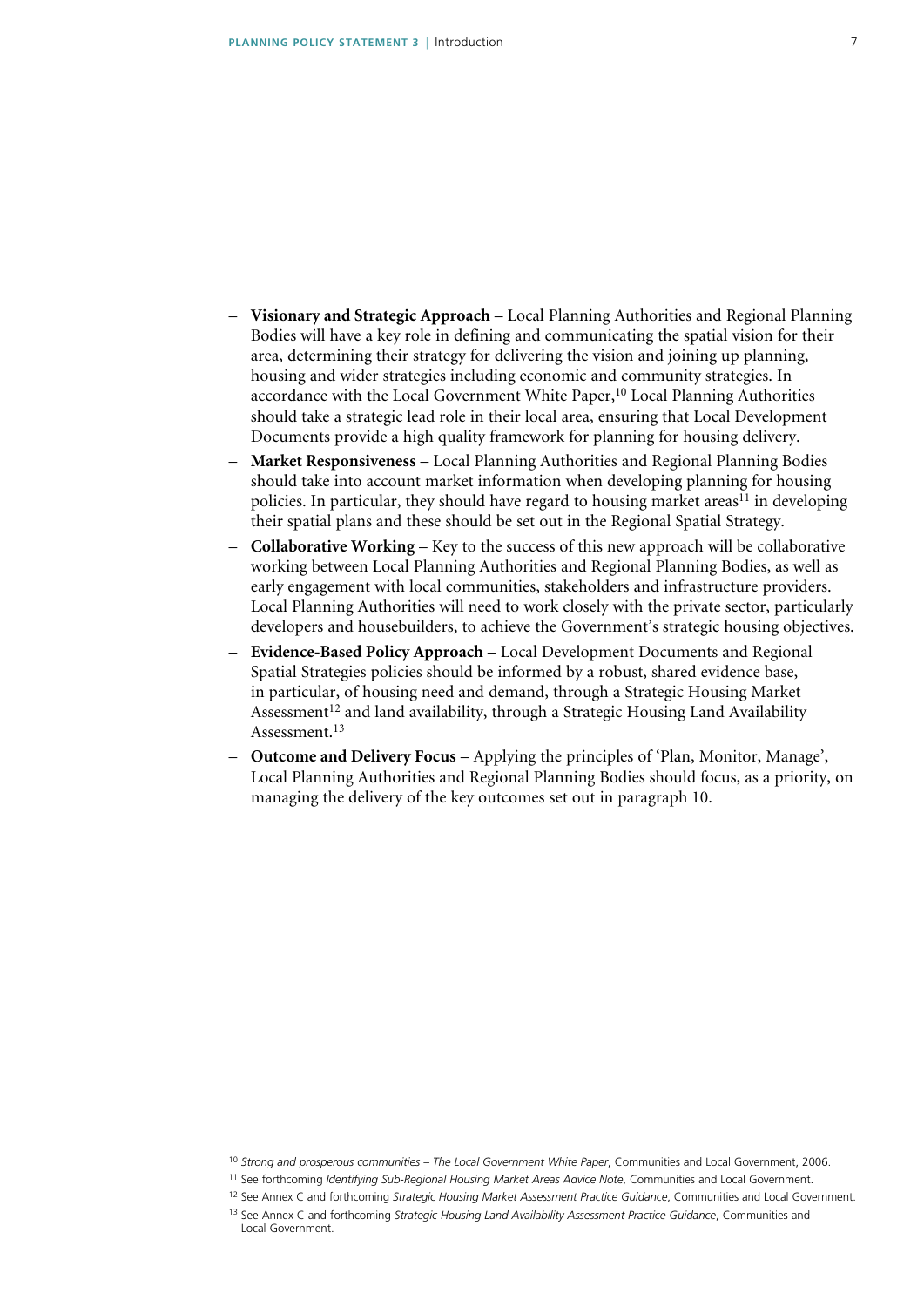### <span id="page-7-0"></span>National Planning Policies

### **Achieving high quality housing**

- 12. Good design is fundamental to the development of high quality new housing, which contributes to the creation of sustainable, mixed communities.
- 13. Reflecting policy in PPS1, good design should contribute positively to making places better for people. Design which is inappropriate in its context, or which fails to take the opportunities available for improving the character and quality of an area and the way it functions, should not be accepted.
- 14. Local Planning Authorities should develop a shared vision with their local communities of the type(s) of residential environments they wish to see and develop design policies that set out the quality of development that will be expected for the local area, aimed at:
	- Creating places, streets and spaces which meet the needs of people, are visually attractive, safe, accessible, functional, inclusive, have their own distinctive identity and maintain and improve local character.
	- Promoting designs and layouts which make efficient and effective use of land, including encouraging innovative approaches to help deliver high quality outcomes.
- 15. Local Planning Authorities should encourage applicants to bring forward sustainable and environmentally friendly new housing developments, including affordable housing developments, and in doing so should reflect the approach set out in the forthcoming PPS on climate change, including on the Code for Sustainable Homes.<sup>14</sup>
- 16. Matters to consider when assessing design quality include the extent to which the proposed development:
	- Is easily accessible and well-connected to public transport and community facilities and services, and is well laid out so that all the space is used efficiently, is safe, accessible and user-friendly.
	- Provides, or enables good access to, community and green and open amenity and recreational space (including play space) as well as private outdoor space such as residential gardens, patios and balconies.
	- Is well integrated with, and complements, the neighbouring buildings and the local area more generally in terms of scale, density, layout and access.
	- Facilitates the efficient use of resources, during construction and in use, and seeks to adapt to and reduce the impact of, and on, climate change.
	- Takes a design-led approach to the provision of car-parking space, that is wellintegrated with a high quality public realm and streets that are pedestrian, cycle and vehicle friendly.
	- Creates, or enhances, a distinctive character that relates well to the surroundings and supports a sense of local pride and civic identity.
	- Provides for the retention or re-establishment of the biodiversity within residential environments.

14 See forthcoming *Code for Sustainable Homes*, Communities and Local Government.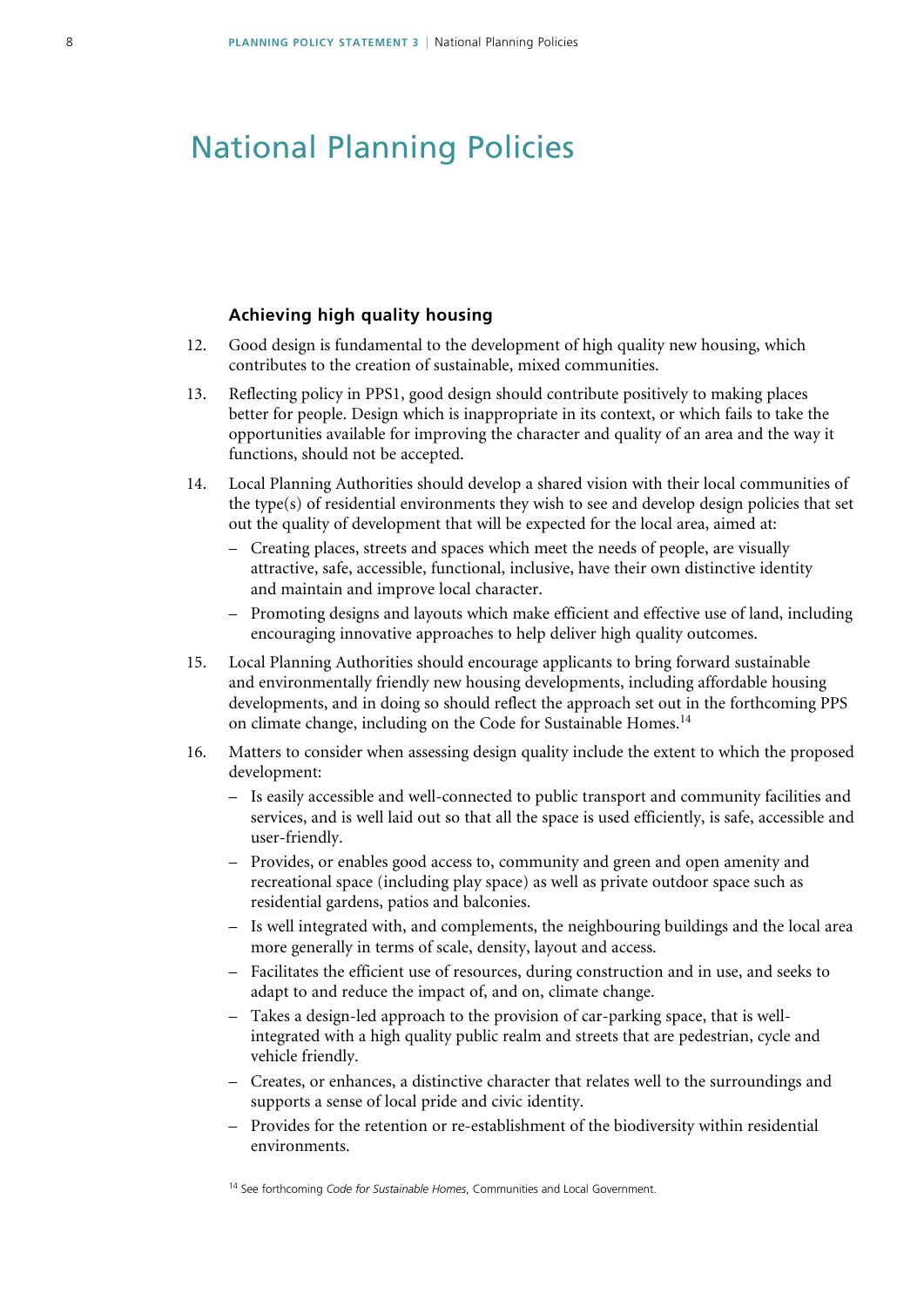- 17. Particularly where family housing is proposed, it will be important to ensure that the needs of children are taken into account and that there is good provision of recreational areas, including private gardens, play areas and informal play space. These should be welldesigned, safe, secure and stimulating areas with safe pedestrian access.
- 18. To facilitate efficient delivery of high quality development, Local Planning Authorities should draw on relevant guidance and standards<sup>15</sup> and promote the use of appropriate tools and techniques, such as Design Coding<sup>16</sup> alongside urban design guidelines, detailed masterplans, village design statements, site briefs and community participation techniques.
- 19. Local Planning Authorities should monitor progress towards achieving high quality housing and consistently good design standards using the Annual Monitoring Report process.

### **Achieving a mix of housing**

- 20. Key characteristics of a mixed community are a variety of housing, particularly in terms of tenure and price and a mix of different households such as families with children, single person households and older people.
- 21. Regional Spatial Strategies should set out the region's approach to achieving a good mix of housing. Local Planning Authorities should plan for a mix of housing on the basis of the different types of households that are likely to require housing over the plan period. This will include having particular regard to:
	- Current and future demographic trends and profiles.
	- The accommodation requirements of specific groups, in particular, families with children, older and disabled people.
	- The diverse range of requirements across the area, including the need to accommodate Gypsies and Travellers.<sup>17</sup>
- 22. Based upon the findings of the Strategic Housing Market Assessment and other local evidence, Local Planning Authorities should set out in Local Development Documents:
	- The likely overall proportions of households that require market or affordable housing, for example, x% market housing and y% affordable housing.
	- The likely profile of household types requiring market housing eg multi-person, including families and children  $(x\%)$ , single persons  $(y\%)$ , couples  $(z\%)$ .
	- The size and type of affordable housing required.

- *Planning and Access for Disabled People: A Good Practice Guide*, ODPM, 2005.
- Also relevant is:
- *Better Places to Live By Design: A Companion Guide to PPG3*, DTLR, 2001.

– *Building for Life Standards*, see www.buildingforlife.org

<sup>15</sup> PPS1 refers to:

 <sup>–</sup> *By Design – Urban Design in the Planning System: Towards Better Practice*, DETR, 2000.

 <sup>–</sup> *Safer Places – the Planning System and Crime Prevention*, ODPM, 2004.

 <sup>–</sup> *Secured by Design*, see www.securedbydesign.com

 <sup>–</sup> *Design Quality Indicator toolkit*, see www.dqi.org.uk/DQI – *Forthcoming Manual for Streets Guidance* (DfT/Communities and Local Government).

<sup>16</sup> See *Preparing Design Codes – A Practice Manual*, Communities and Local Government 2006.

<sup>17</sup> Circular 01/06 *Planning for Gypsy and Traveller Caravan Sites*, ODPM, 2006.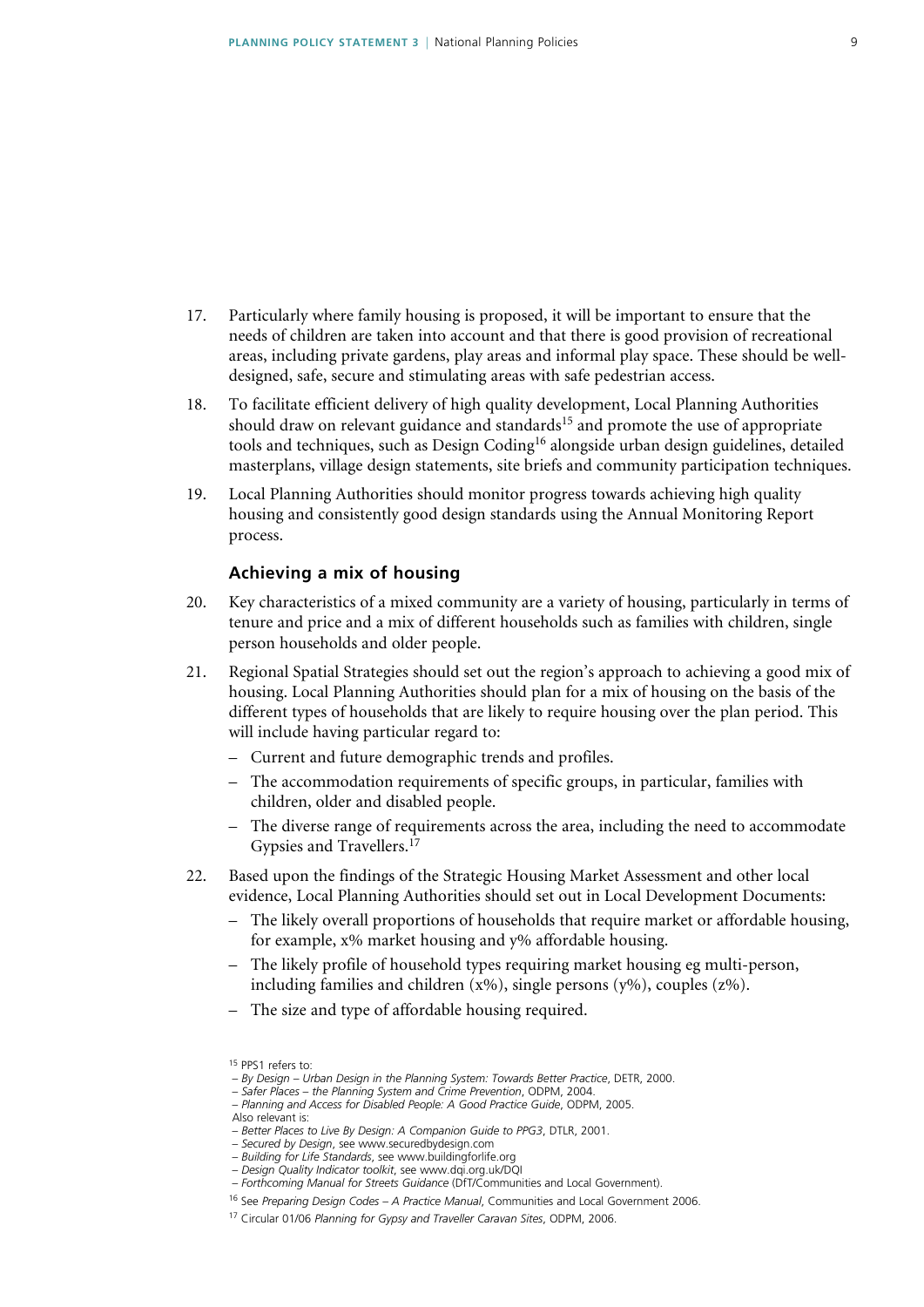- 23. Developers should bring forward proposals for market housing which reflect demand and the profile of households requiring market housing, in order to sustain mixed communities. Proposals for affordable housing should reflect the size and type of affordable housing required.
- 24. In planning at site level, Local Planning Authorities should ensure that the proposed mix of housing on large strategic sites reflects the proportions of households that require market or affordable housing and achieves a mix of households as well as a mix of tenure and price. For smaller sites, the mix of housing should contribute to the creation of mixed communities having regard to the proportions of households that require market or affordable housing and the existing mix of housing in the locality.

#### **Market housing**

- 25. One of the Government's key objectives is to provide a variety of high quality market housing. This includes addressing any shortfalls in the supply of market housing and encouraging the managed replacement of housing, where appropriate.
- 26. Local Planning Authorities should plan for the full range of market housing. In particular, they should take account of the need to deliver low-cost market housing as part of the housing mix.

### **Affordable housing**

- 27. The Government is committed to providing high quality housing for people who are unable to access or afford market housing, for example, vulnerable people and key workers as well as helping people make the step from social-rented housing to home ownership. This section should be read together with the Government's Affordable Housing Policy Statement.18 The Government defines affordable housing as including socialrented and intermediate housing.
- 28. In the context of creating mixed communities, Regional Spatial Strategies should set out the regional approach to addressing affordable housing needs, including the affordable housing target for the region and each housing market area.
- 29. In Local Development Documents, Local Planning Authorities should:
	- Set an overall (ie plan-wide) **target** for the amount of affordable housing to be provided. The target should reflect the new definition of affordable housing in this PPS.<sup>19</sup> It should also reflect an assessment of the likely economic viability of land for housing within the area, taking account of risks to delivery and drawing on informed assessments of the likely levels of finance available for affordable housing, including public subsidy and the level of developer contribution that can reasonably be secured. Local Planning Authorities should aim to ensure that provision of affordable housing meets the needs of both current and future occupiers, taking into account information from the Strategic Housing Market Assessment.

18 See *Delivering Affordable Housing* Policy Statement, Communities and Local Government, November 2006.

19 See new definition at Annex B.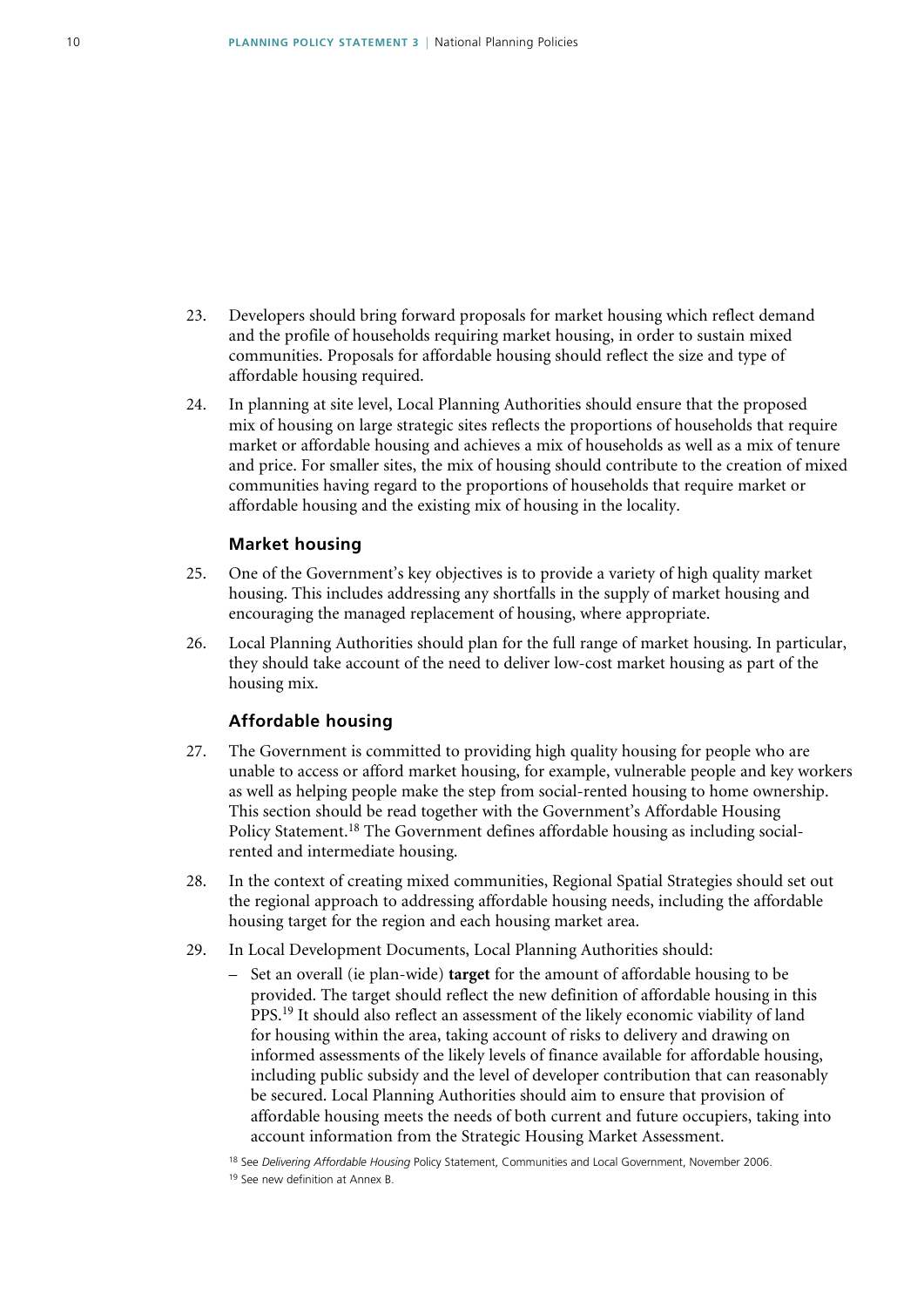- **Set separate targets for social-rented and intermediate affordable housing** where appropriate. A sufficient supply of intermediate affordable housing can help address the needs of key workers and those seeking to gain a first step on the housing ladder, reduce the call on social-rented housing, free up existing social-rented homes, provide wider choice for households and ensure that sites have a mix of tenures.
- **Specify the size and type of affordable housing** that, in their judgement, is likely to be needed in particular locations and, where appropriate, on specific sites. This will include considering the findings of the Strategic Housing Market Assessment and any specific requirements, such as the provision of amenity and play space for family housing, and, where relevant, the need to integrate the affordable housing into the existing immediate neighbourhood and wider surrounding area.
- **Set out the range of circumstances in which affordable housing will be required**. The national indicative minimum site size threshold is 15 dwellings. However, Local Planning Authorities can set lower minimum thresholds, where viable and practicable, including in rural areas. This could include setting different proportions of affordable housing to be sought for a series of site-size thresholds over the plan area. Local Planning Authorities will need to undertake an informed assessment of the economic viability of any thresholds and proportions of affordable housing proposed, including their likely impact upon overall levels of housing delivery and creating mixed communities. In particular, as the new definition of affordable housing excludes lowcost market housing, in deciding proportions of affordable housing to be sought in different circumstances, Local Planning Authorities should take account of the need to deliver low cost market housing as part of the overall housing mix.
- Set out the **approach to seeking developer contributions** to facilitate the provision of affordable housing. In seeking developer contributions, the presumption is that affordable housing will be provided on the application site so that it contributes towards creating a mix of housing. However, where it can be robustly justified, off-site provision or a financial contribution in lieu of on-site provision (of broadly equivalent value) may be accepted as long as the agreed approach contributes to the creation of mixed communities in the local authority area.
- 30. In providing for **affordable housing in rural communities**, where opportunities for delivering affordable housing tend to be more limited, the aim should be to deliver high quality housing that contributes to the creation and maintenance of sustainable rural communities in market towns and villages. This requires planning at local and regional level adopting a positive and pro-active approach which is informed by evidence, with clear targets for the delivery of rural affordable housing. Where viable and practical, Local Planning Authorities should consider allocating and releasing sites solely for affordable housing, including using a **Rural Exception Site Policy**. This enables small sites to be used, specifically for affordable housing in small rural communities<sup>20</sup> that would not normally be used for housing because, for example, they are subject to policies of restraint.

<sup>&</sup>lt;sup>20</sup> Small rural settlements have been designated for enfranchisement and right to acquire purposes (under Section 17 of the *Housing Act 1996*) by SI 1997/620-25 inclusive and 1999/1307.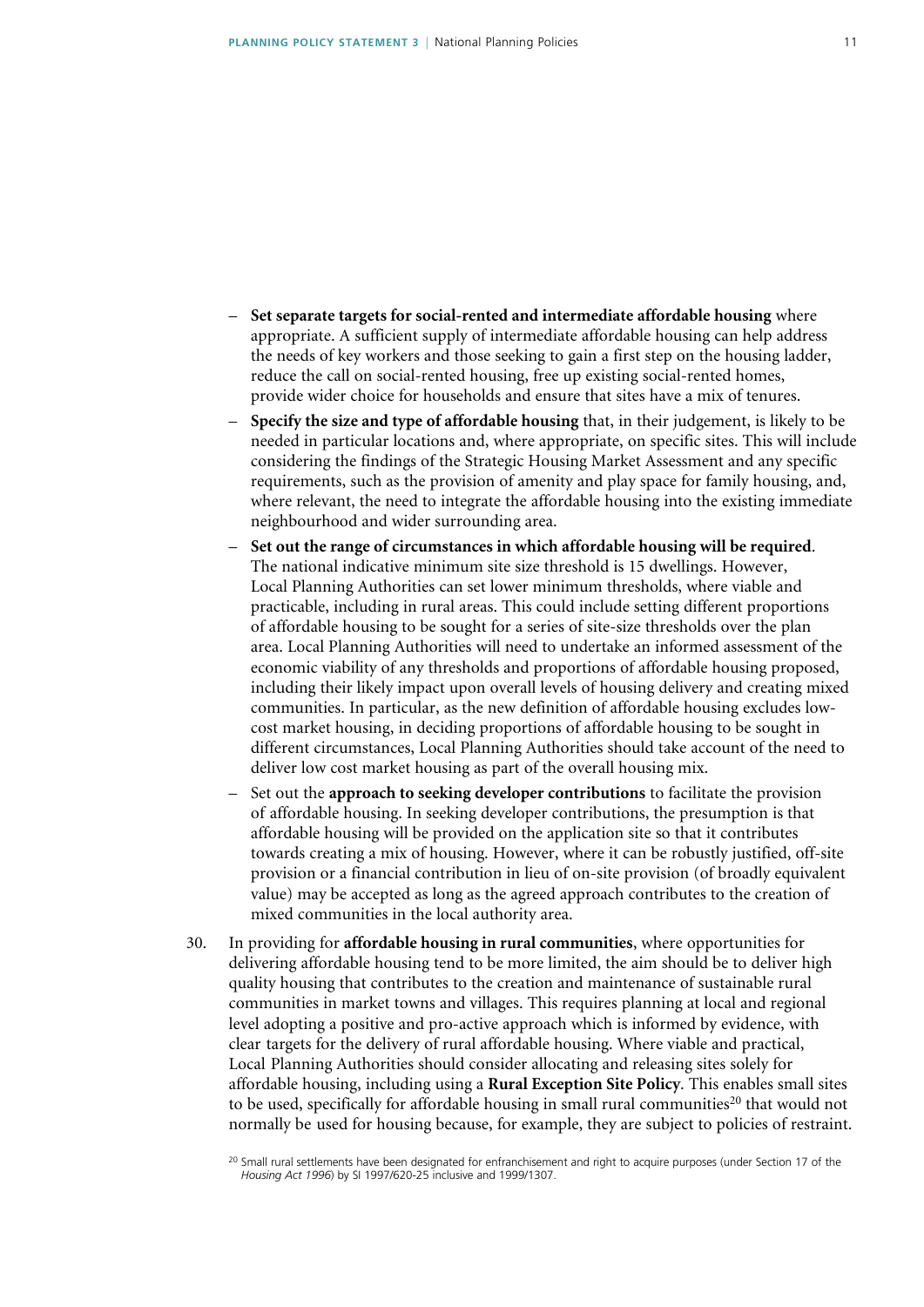Rural exception sites should only be used for affordable housing in perpetuity. A Rural Exception Site policy should seek to address the needs of the local community by accommodating households who are either current residents or have an existing family or employment connection, whilst also ensuring that rural areas continue to develop as sustainable, mixed, inclusive communities.

### **Making effective use of existing housing stock**

31. Conversions of existing housing can provide an important source of new housing. Local Planning Authorities should develop positive policies to identify and bring into residential use empty housing and buildings in line with local housing and empty homes strategies and, where appropriate, acquire properties under compulsory purchase procedures.

### **Assessing an appropriate level of housing**

- 32. The level of housing provision should be determined taking a strategic, evidence-based approach that takes into account relevant local, sub-regional, regional and national policies and strategies achieved through widespread collaboration with stakeholders.
- 33. In determining the local, sub-regional and regional level of housing provision, Local Planning Authorities and Regional Planning Bodies, working together, should take into account:
	- Evidence of current and future levels of need and demand for housing and affordability levels based upon:
		- Local and sub-regional evidence of need and demand, set out in Strategic Housing Market Assessments and other relevant market information such as long term house prices.
		- Advice from the National Housing and Planning Advice Unit  $(NHPAU)^{21}$ on the impact of the proposals for affordability in the region.
		- The Government's latest published household projections and the needs of the regional economy, having regard to economic growth forecasts.
	- Local and sub-regional evidence of the availability of suitable land for housing using Strategic Housing Land Availability Assessments and drawing on other relevant information such as the National Land Use Database<sup>22</sup> and the Register of Surplus Public Sector Land.
	- The Government's overall ambitions for affordability across the housing market, including the need to improve affordability and increase housing supply.
	- A Sustainability Appraisal of the environmental, social and economic implications, including costs, benefits and risks of development. This will include considering the most sustainable pattern of housing, including in urban and rural areas.

<sup>21</sup> Established 2006.

<sup>22</sup> National Land Use Database, see www.nlud.org.uk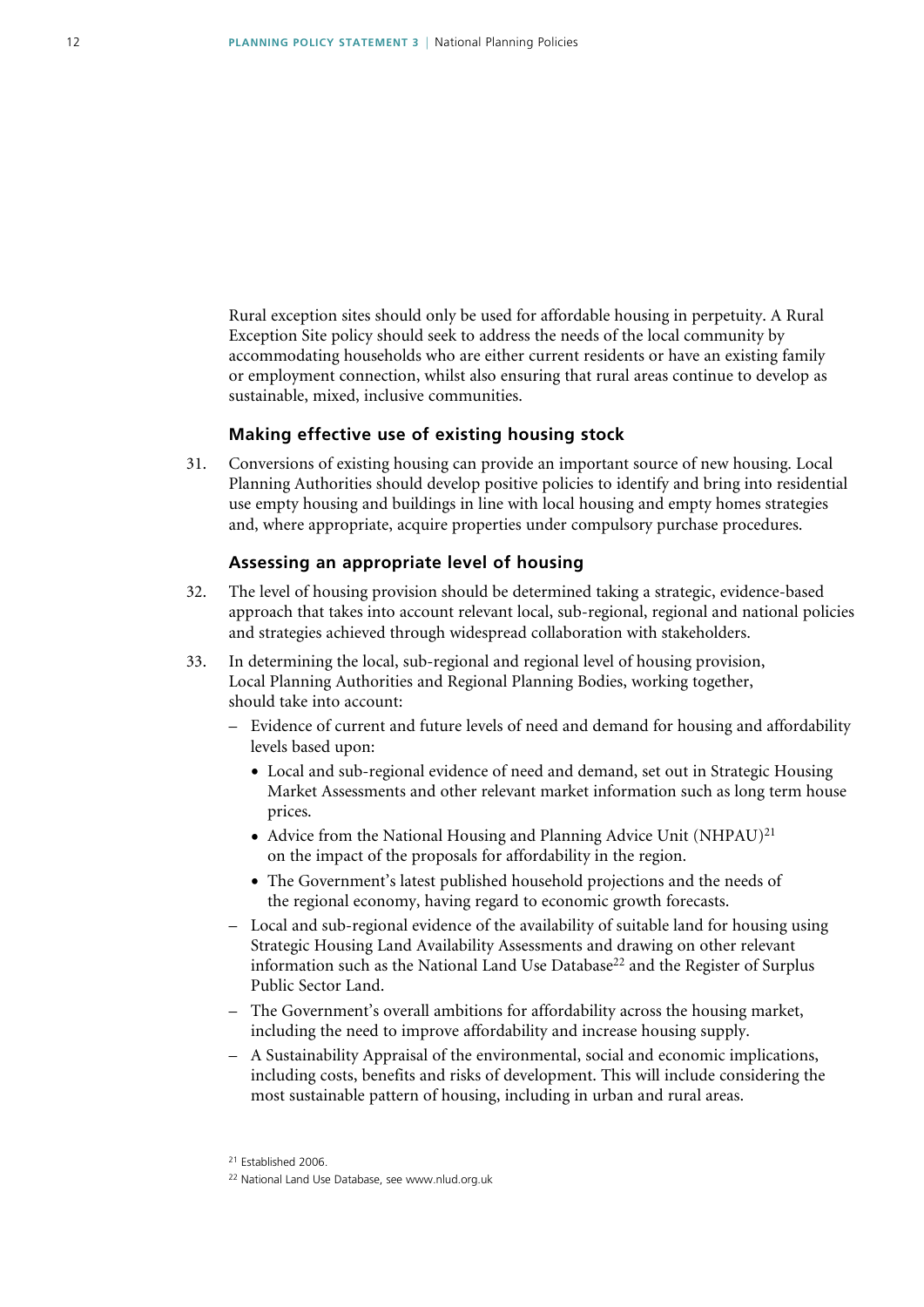- An assessment of the impact of development upon existing or planned infrastructure and of any new infrastructure required.
- 34. Regional Spatial Strategies should set out the level of overall housing provision<sup>23</sup> for the region, broadly illustrated in a housing delivery trajectory, for a sufficient period to enable Local Planning Authorities to plan for housing over a period of at least 15 years. This should be distributed amongst constituent housing market and Local Planning Authority areas.<sup>24</sup>
- 35. Regional Spatial Strategies should also set out the approach to co-ordinating housing provision across the region. This may include arrangements for managing the release of land both within and across housing market areas. It will involve monitoring and reviewing housing performance across the region and taking appropriate action where it becomes apparent that regional housing provision is not or is at risk of not being achieved.

### **Providing housing in suitable locations**

### Identifying suitable locations for housing development

- 36. In support of its objective of creating mixed and sustainable communities, the Government's policy is to ensure that housing is developed in suitable locations which offer a range of community facilities and with good access to jobs, key services and infrastructure. This should be achieved by making effective use of land, existing infrastructure and available public and private investment, and include consideration of the opportunity for housing provision on surplus public sector land (including land owned by Central Government and its bodies or Local Authorities) to create mixed use developments. The priority for development should be previously developed land,<sup>25</sup> in particular vacant and derelict sites and buildings.
- 37. At the regional level, the Regional Spatial Strategy should identify broad strategic locations for new housing developments so that the need and demand for housing can be addressed in a way that reflects sustainable development principles. Regional Planning Bodies should, working with stakeholders, set out the criteria to be used for selecting suitable broad locations for new housing, taking into account:
	- Evidence of current and future levels of need and demand for housing, at the local, subregional, regional and national level, as well as the availability of suitable land.
	- The contribution to be made to cutting carbon emissions from focusing new development in locations with good public transport accessibility and/or by means other than the private car and where it can readily and viably draw its energy supply from decentralised energy supply systems based on renewable and low-carbon forms of energy supply, or where there is clear potential for this to be realised.

<sup>&</sup>lt;sup>23</sup> Expressed as net additional dwellings (and gross if appropriate).

<sup>24</sup> *Regional Spatial Strategy Monitoring: A Good Practice Guide* (ODPM, 2005).

<sup>25</sup> See definition in Annex B.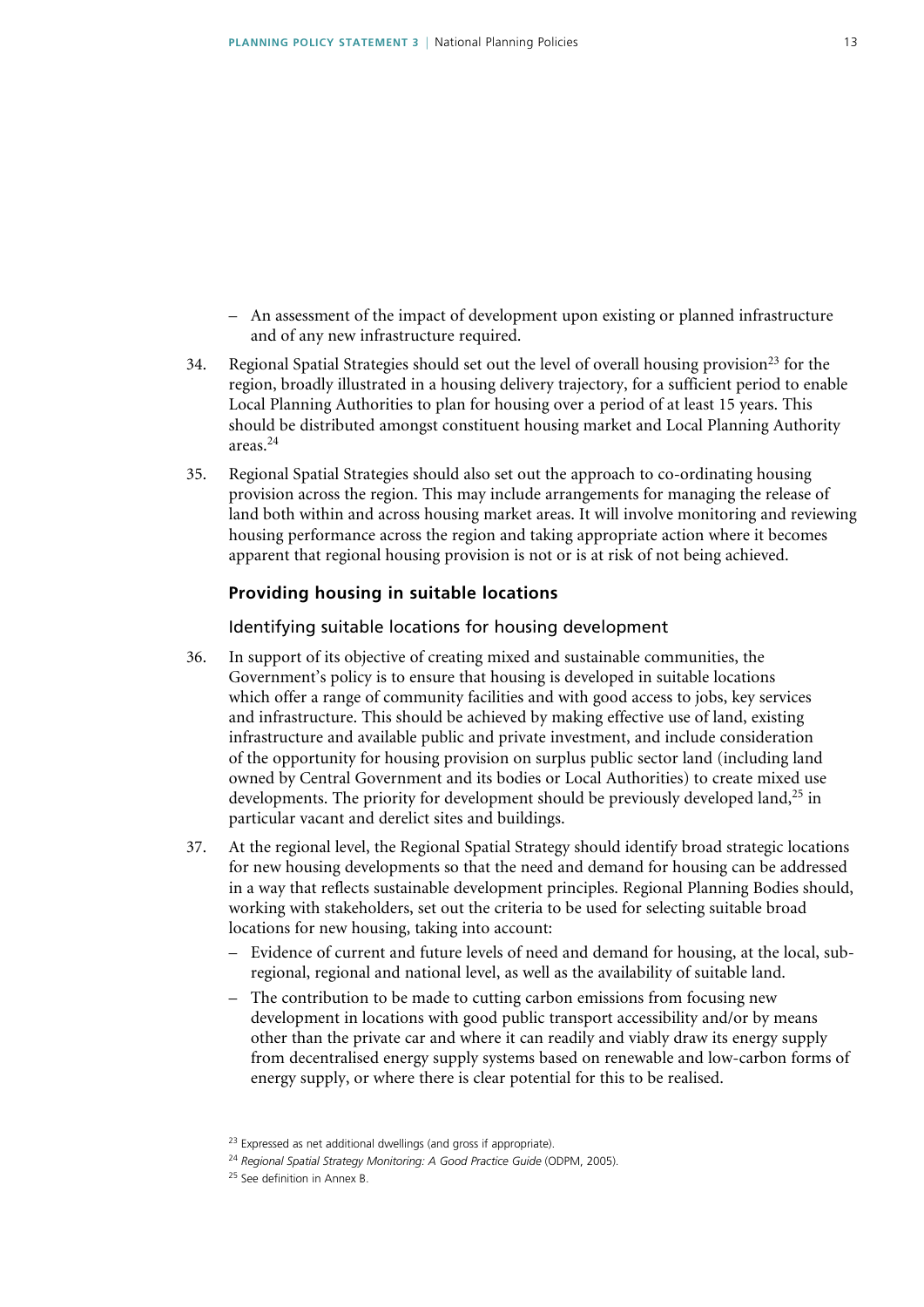- The objectives of relevant national policies and programmes that seek to support the provision of new housing developments for example, Growth Areas.
- Particular circumstances across the regional or sub-regional housing market that may influence the distribution of housing development. For example:
	- Where need and demand are high, it will be necessary to identify and explore a range of options for distributing housing including consideration of the role of growth areas, growth points<sup>26</sup>, new free-standing settlements, major urban extensions and the managed growth of settlements in urban and rural areas and/or where necessary, review of any policy constraints.
	- Where need and demand are low, it may be necessary to renew or replace the existing housing stock in particular locations in both urban and rural areas.
- The availability and capacity of, and accessibility to, existing major strategic infrastructure, including public and other transport services, and/or feasibility of delivering the required level of new infrastructure to support the proposed distribution of development.
- The need to create and maintain sustainable, mixed and inclusive communities in all areas, both urban and rural.
- 38. At the local level, Local Development Documents should set out a strategy for the planned location of new housing which contributes to the achievement of sustainable development. Local Planning Authorities should, working with stakeholders, set out the criteria to be used for identifying broad locations and specific sites taking into account:
	- The spatial vision for the local area (having regard to relevant documents such as the Sustainable Community Strategy) and objectives set out in the relevant Regional Spatial Strategy.
	- Evidence of current and future levels of need and demand for housing as well as the availability of suitable, viable sites for housing development.
	- The contribution to be made to cutting carbon emissions from focusing new development in locations with good public transport accessibility and/or by means other than the private car and where it can readily and viably draw its energy supply from decentralised energy supply systems based on renewable and low-carbon forms of energy supply, or where there is clear potential for this to be realised.
	- Any physical, environmental, land ownership, land-use, investment constraints or risks associated with broad locations or specific sites, such as physical access restrictions, contamination, stability, flood risk, the need to protect natural resources eg water and biodiversity and complex land ownership issues.

<sup>26</sup> See *Sustainable Communities – Building for the Future*, ODPM, 2003.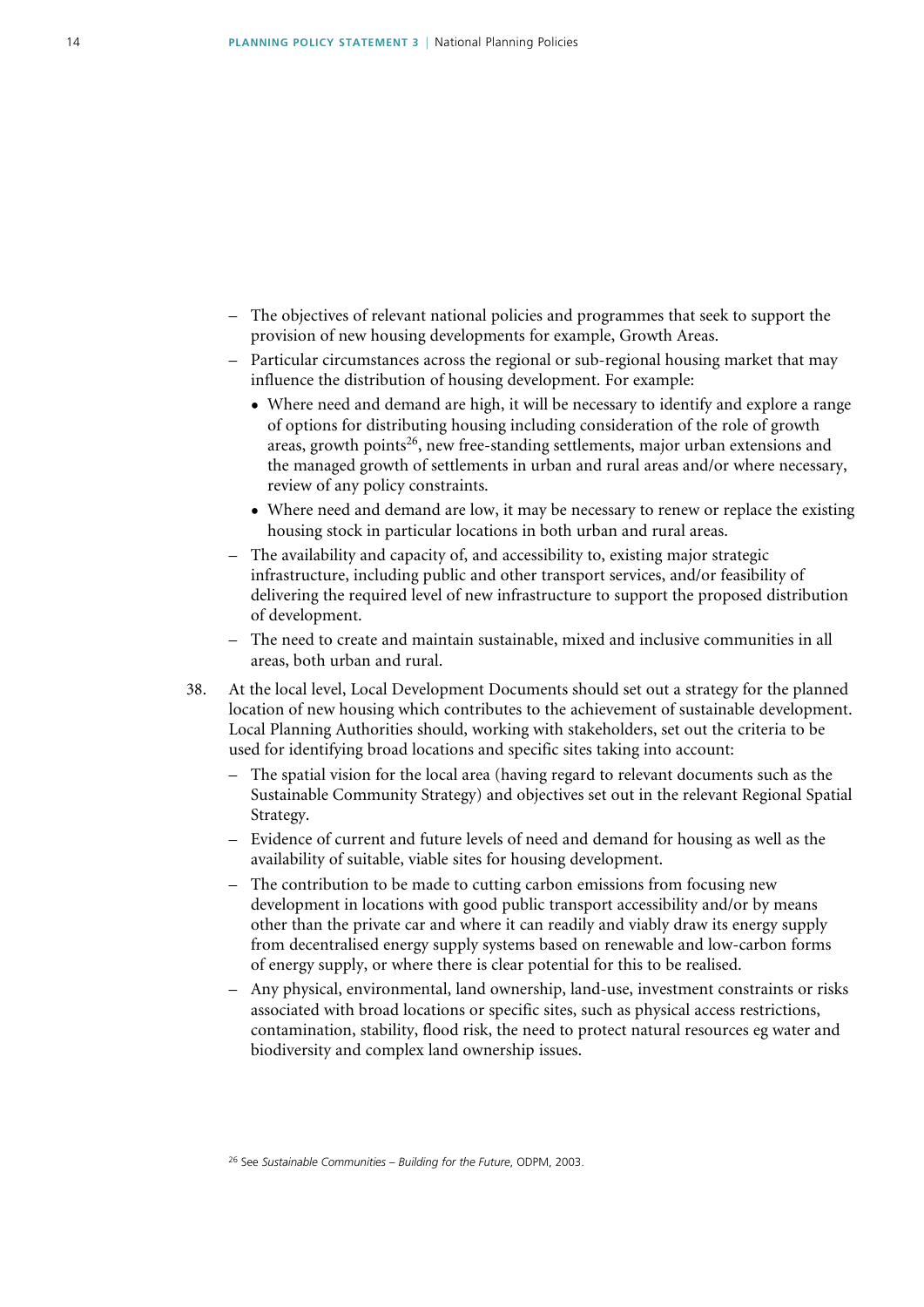- Options for accommodating new housing growth (or renewal of existing housing stock), taking into account opportunities for, and constraints on, development. Options may include, for example, re-use of vacant and derelict sites or industrial and commercial sites for providing housing as part of mixed-use town centre development<sup>27</sup>, additional housing in established residential areas, large scale redevelopment and re-design of existing areas, expansion of existing settlements through urban extensions and creation of new freestanding settlements.
- Accessibility of proposed development to existing local community facilities, infrastructure and services, including public transport. The location of housing should facilitate the creation of communities of sufficient size and mix to justify the development of, and sustain, community facilities, infrastructure and services.
- The need to provide housing in rural areas, not only in market towns and local service centres but also in villages in order to enhance or maintain their sustainability. This should include, particularly in small rural settlements, considering the relationship between settlements so as to ensure that growth is distributed in a way that supports informal social support networks, assists people to live near their work and benefit from key services, minimise environmental impact and, where possible, encourage environmental benefits.
- The need to develop mixed, sustainable communities across the wider local authority area as well as at neighbourhood level.
- 39. Reflecting the above considerations, Local Planning Authorities will be responsible for determining, in consultation with developers, infrastructure providers and the wider community, the most appropriate strategy and policies for addressing current and future need and demand for housing in their local areas within the context of delivering the overall spatial vision. They should undertake Sustainability Appraisal to develop and test various options, considering, for each, the social, economic and environmental implications, including costs, benefits and risks.

### Effective use of land

- 40. A key objective is that Local Planning Authorities should continue to make effective use of land by re-using land that has been previously developed.
- 41. The national annual target is that at least 60 per cent of new housing should be provided on previously developed land. This includes land and buildings that are vacant or derelict as well as land that is currently in use but which has potential for re-development. When identifying previously-developed land for housing development, Local Planning Authorities and Regional Planning Bodies will, in particular, need to consider sustainability issues as some sites will not necessarily be suitable for housing. There is no presumption that land that is previously-developed is necessarily suitable for housing development nor that the whole of the curtilage should be developed.

27 See *Planning Policy Statement 6: Planning for Town Centres*, ODPM, 2005.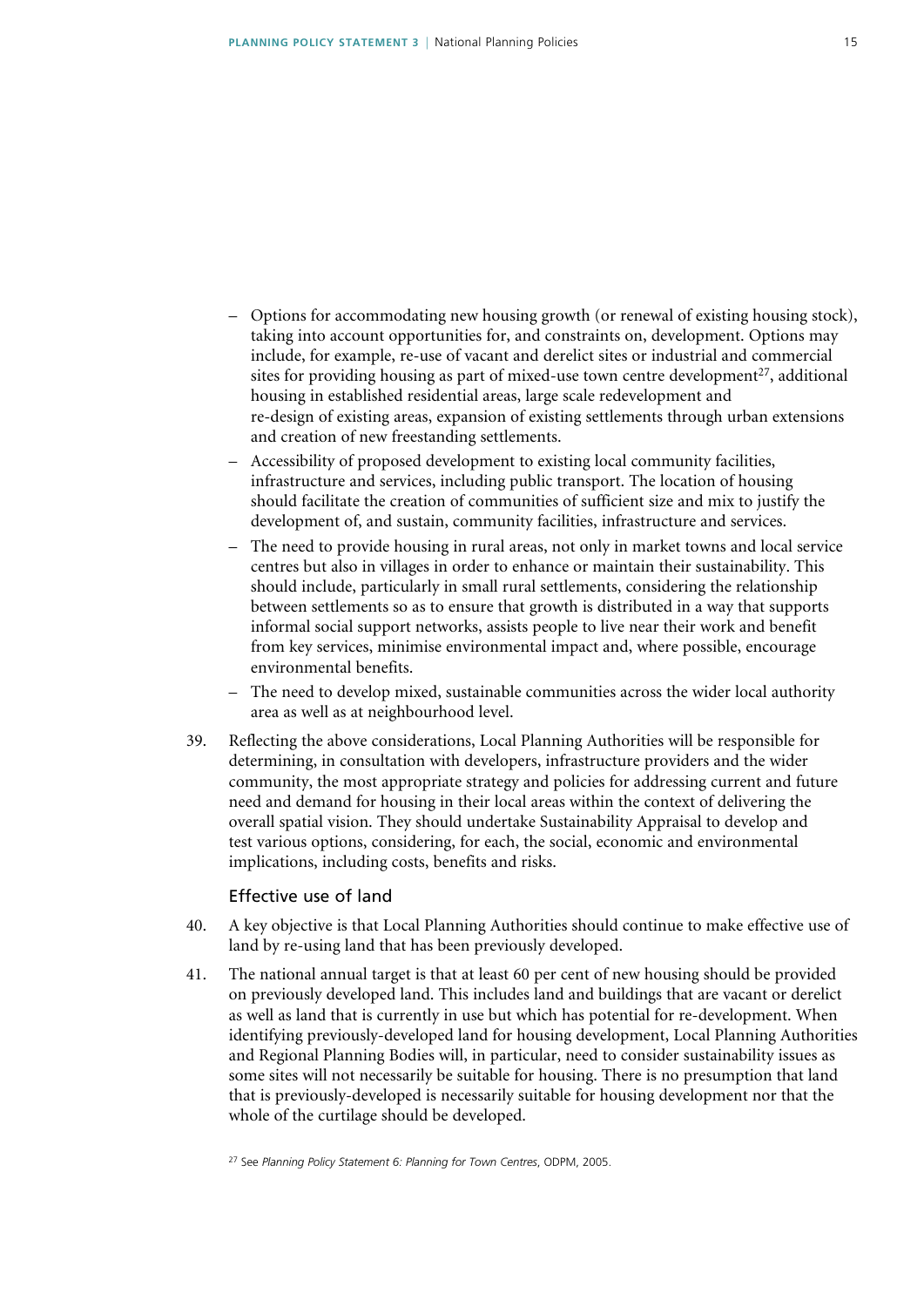- 42. At the regional level, Regional Spatial Strategies should set a target for the proportion of housing development that will be on previously-developed land over the plan period. The regional target should contribute towards meeting the national target, taking into account evidence from Strategic Housing Land Availability Assessments and sustainability appraisals.
- 43. At the local level, Local Development Documents should include a local previouslydeveloped land target and trajectory (having regard to the national and regional previously-developed land target in the Regional Spatial Strategy) and strategies for bringing previously-developed land into housing use. Where appropriate, this could also include dividing up the trajectory to reflect the contribution expected from different categories of previously developed land, for example, vacant and derelict sites, in order to deliver the spatial vision for the area in the most sustainable way.
- 44. In developing their previously-developed land strategies, Local Planning Authorities should consider a range of incentives or interventions that could help to ensure that previouslydeveloped land is developed in line with the trajectory/ies. This should include:
	- Planning to address obstacles to the development of vacant and derelict sites and buildings, for example, use of compulsory purchase powers where that would help resolve land ownership or assembly issues.
	- Considering whether sites that are currently allocated for industrial or commercial use could be more appropriately re-allocated for housing development.<sup>28</sup>
	- Encouraging innovative housing schemes that make effective use of public sector previously-developed land.

### Efficient use of land

- 45. Using land efficiently is a key consideration in planning for housing. Regional Spatial Strategies should set out the region's housing density policies, including any target.
- 46. Local Planning Authorities should develop housing density policies having regard to:
	- The spatial vision and strategy for housing development in their area, including the level of housing demand and need and the availability of suitable land in the area.
	- The current and future level and capacity of infrastructure, services and facilities such as public and private amenity space, in particular green and open space.
	- The desirability of using land efficiently and reducing, and adapting to, the impacts of climate change.
	- The current and future levels of accessibility, particularly public transport accessibility.
	- The characteristics of the area, including the current and proposed mix of uses.
	- The desirability of achieving high quality, well-designed housing having regard to the considerations in paragraph 16.

28 Guidance on reviewing employment land is set out in *Employment Land Reviews: Guidance Note*, ODPM, 2004.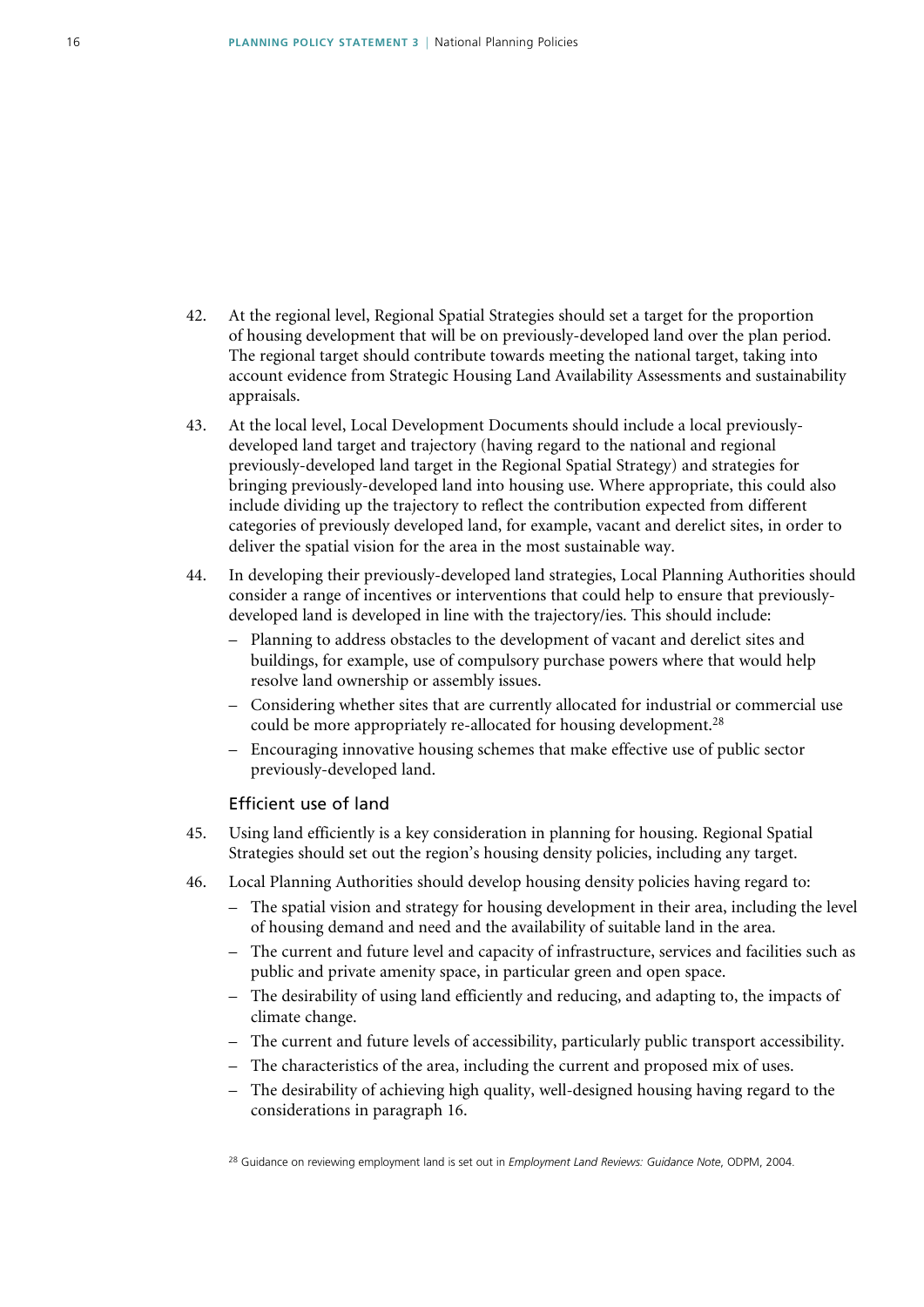- 47. Reflecting the above, Local Planning Authorities may wish to set out a range of densities across the plan area rather than one broad density range.
- 48. Good design is fundamental to using land efficiently. Local Planning Authorities should facilitate good design by identifying the distinctive features that define the character of a particular local area.
- 49. Careful attention to design is particularly important where the chosen local strategy involves intensification of the existing urban fabric. More intensive development is not always appropriate. However, when well designed and built in the right location, it can enhance the character and quality of an area. Successful intensification need not mean high rise development or low quality accommodation with inappropriate space. Similarly, in Conservation Areas and other local areas of special character where, if proper attention is paid to achieving good design, new development opportunities can be taken without adverse impacts on their character and appearance.
- 50. Density is a measure of the number of dwellings which can be accommodated on a site or in an area. The density of existing development should not dictate that of new housing by stifling change or requiring replication of existing style or form. If done well, imaginative design and layout of new development can lead to a more efficient use of land without compromising the quality of the local environment.
- 51. Local Planning Authorities should, with stakeholders and communities, develop residential parking policies for their areas, taking account of expected levels of car ownership, the importance of promoting good design and the need to use land efficiently.

### **Delivering a flexible supply of land for housing**

52. The Government's objective is to ensure that the planning system delivers a flexible, responsive supply of land. Reflecting the principles of 'Plan, Monitor, Manage', Local Planning Authorities and Regional Planning Bodies should develop policies and implementation strategies to ensure that sufficient, suitable land is available to achieve their housing and previously-developed land delivery objectives.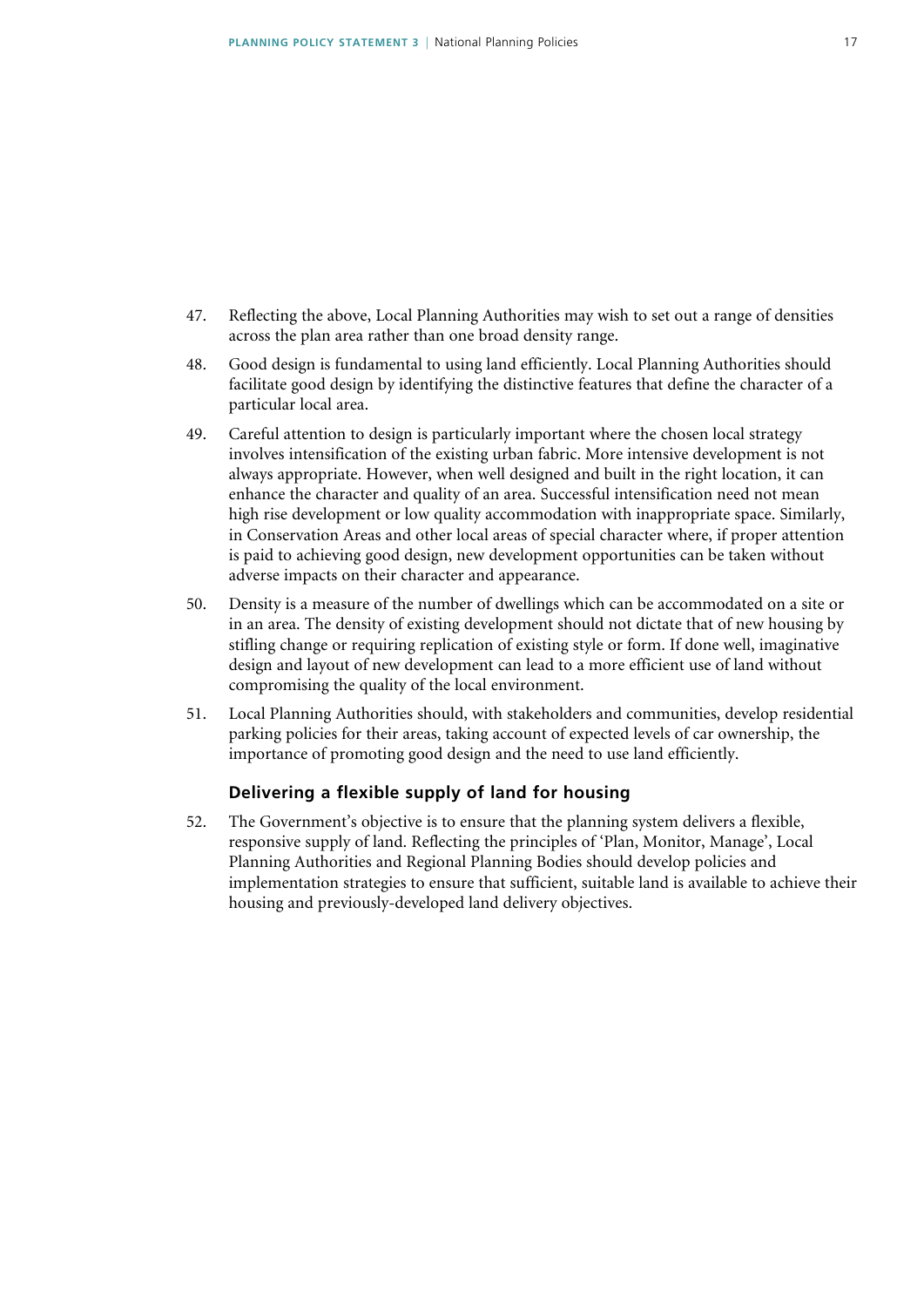- 53. At the local level, Local Planning Authorities should set out in Local Development Documents their policies and strategies for delivering the level of housing provision, including identifying broad locations and specific sites that will enable continuous delivery of housing for at least 15 years from the date of adoption,<sup>29</sup> taking account of the level of housing provision set out in the Regional Spatial Strategy. In circumstances where Regional Spatial Strategies are in development, or subject to review, Local Planning Authorities should also have regard to the level of housing provision as proposed in the relevant emerging Regional Spatial Strategy.
- 54. Drawing on information from the Strategic Housing Land Availability Assessment and or other relevant evidence, Local Planning Authorities should identify sufficient specific **deliverable** sites to deliver housing in the first five years. To be considered deliverable, sites should, at the point of adoption of the relevant Local Development Document:
	- Be **Available** the site is available now.
	- Be **Suitable** the site offers a suitable location for development now and would contribute to the creation of sustainable, mixed communities.
	- Be **Achievable** there is a reasonable prospect that housing will be delivered on the site within five years.
- 55. Local Planning Authorities should also:
	- Identify a further supply of specific, developable sites for years 6-10 and, where possible, for years 11-15. Where it is not possible to identify specific sites for years 11-15, broad locations for future growth should be indicated.
	- Linked to above, identify those strategic sites which are critical to the delivery of the housing strategy over the plan period.
	- Show broad locations on a key diagram and locations of specific sites on a proposals map.
	- Illustrate the expected rate of housing delivery through a housing trajectory<sup>30</sup> for the plan period.
- 56. To be considered **developable**, sites should be in a suitable location for housing development and there should be a reasonable prospect that the site is available for, and could be developed at the point envisaged.
- 57. Once identified, the supply of land should be managed in a way that ensures that a continuous five year supply of **deliverable** sites is maintained ie at least enough sites to deliver the housing requirements over the next five years of the housing trajectory.

<sup>&</sup>lt;sup>29</sup> Expressed as net additional dwellings (and gross if appropriate).

<sup>30</sup> See *Local Development Framework Monitoring: A Good Practice Guide* (ODPM, 2005).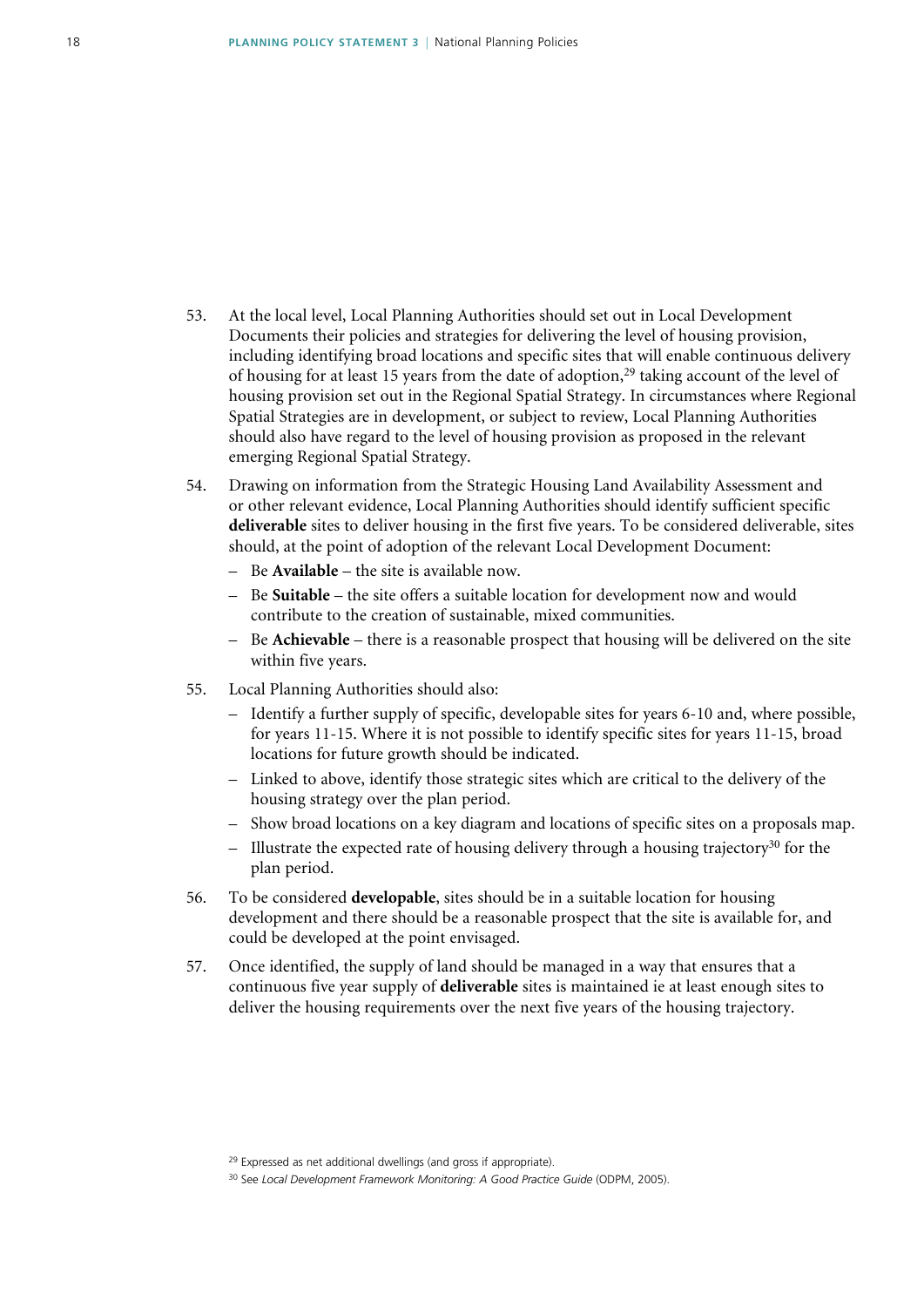### Determining how much land is required

- 58. In determining how much land is required, Local Planning Authorities should not include sites for which they have granted planning permission unless they can demonstrate, based upon robust evidence, that the sites are developable and are likely to contribute to housing delivery at the point envisaged.
- 59. Allowances for windfalls<sup>31</sup> should not be included in the first 10 years of land supply unless Local Planning Authorities can provide robust evidence of genuine local circumstances that prevent specific sites being identified. In these circumstances, an allowance should be included but should be realistic having regard to the Strategic Housing Land Availability Assessment, historic windfall delivery rates and expected future trends.

#### Maintaining a flexible, responsive supply of land

- 60. To ensure that there is a continuous five year supply of deliverable sites available for housing, Local Planning Authorities should monitor the supply of deliverable sites on an annual basis, linked to the Annual Monitoring Report review process, including:
	- Setting out in Local Development Documents the approach by which allocated sites will be advanced into the five year supply of deliverable sites.
	- Monitoring how many sites from the five year supply of deliverable sites have been delivered annually.
	- Drawing upon allocated sites, as necessary, to update the five years supply of deliverable sites, setting out in the Annual Monitoring Report the revised list of specific deliverable sites.
	- Considering whether it is necessary to update the housing market and land availability evidence bases and initiate a review of relevant Local Development Documents in order to be able to continue to maintain an up-to-date five year supply of deliverable sites.
- 61. Local Development Documents should set out the arrangements for managing the release of land, having regard to the need to set the local approach within the context of that at the sub-regional and regional level, having regard to market conditions and the considerations in paragraph 33.

<sup>&</sup>lt;sup>31</sup> Windfall sites are those which have not been specifically identified as available in the local plan process. They comprise previously-developed sites that have unexpectedly become available. These could include, for example, large sites resulting from, for example, a factory closure or small sites such as a residential conversion or a new flat over a shop.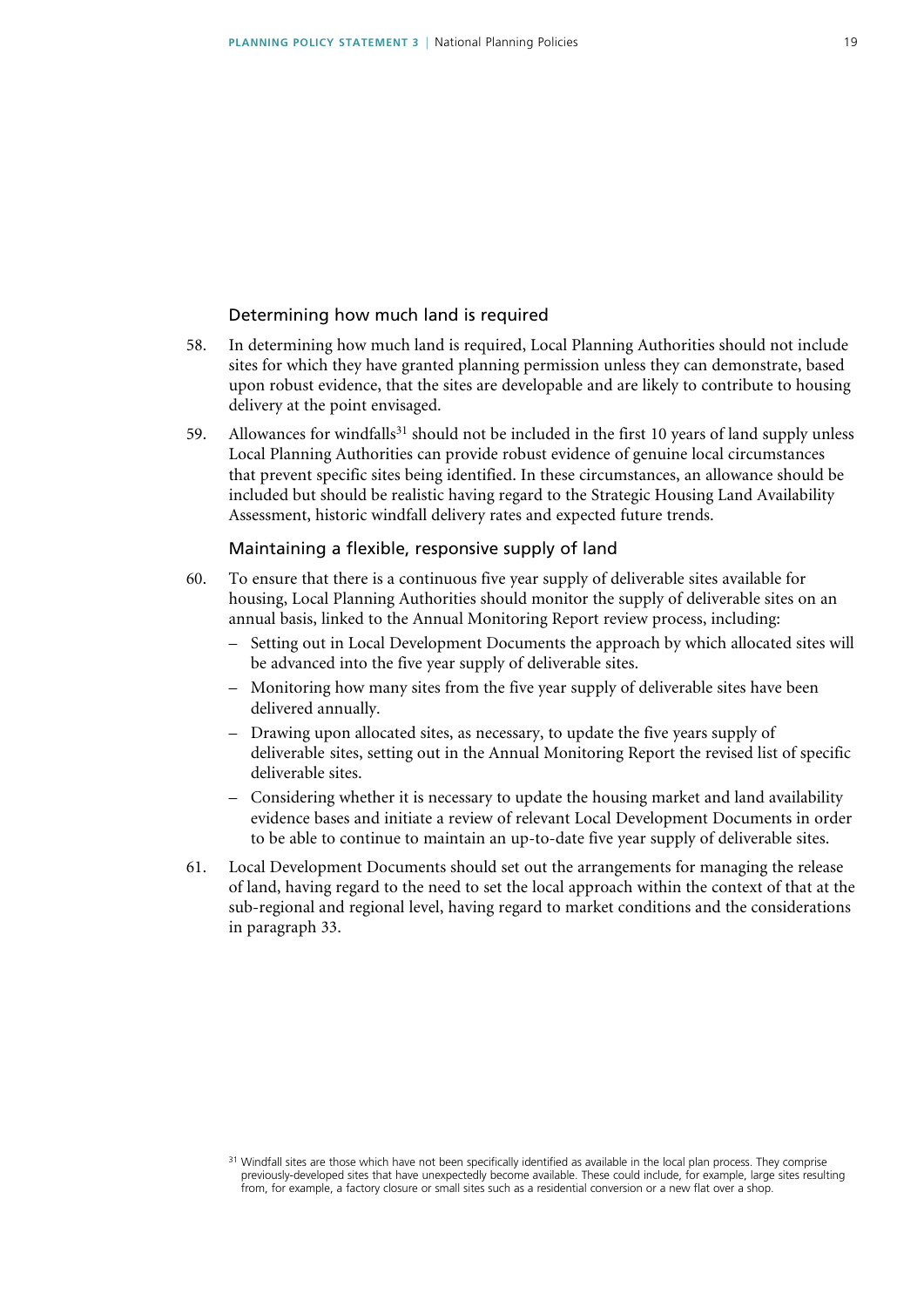# <span id="page-19-0"></span>Managing Delivery

### **Implementation strategy**

- 62. Reflecting the principles of 'Plan, Monitor, Manage', Local Development Documents should set out a housing implementation strategy that describes the approach to managing delivery of the housing and previously-developed land targets and trajectories. This should include:
	- Scenario and contingency planning to identify different delivery options, in the event that actual housing delivery does not occur at the rate expected.
	- A risk assessment to identify obstacles and constraints to housing delivery and development of management strategies to address any risks.
	- The approach to engaging with housebuilders and other key stakeholders to ensure that housing delivery objectives are widely understood and accepted, including positive engagement through pre-application discussions.
	- The approach to regular monitoring and review of actual housing delivery performance against the housing and previously-developed land trajectories.
	- An indication of the circumstances in which specific management actions may be introduced should monitoring and review demonstrate that objectives are either not being met or risk not being met.
	- An indication of management actions that may need to be taken in these circumstances.
- 63. In particular, Local Planning Authorities should set out the circumstances in which action will be needed to ensure performance is achieved in line with the housing and previouslydeveloped land trajectories. Local Planning Authorities should indicate what ranges of housing delivery and previously-developed land performance are acceptable and what action may be taken in what circumstances, so that there are clear and transparent points that will trigger management action.
- 64. Policies and proposed management actions should reflect the degree to which actual performance varies from expected performance, as indicated in the housing and previously developed land trajectories. Where actual performance, compared with the trajectories, is within the acceptable ranges (for example within 10-20 per cent), and future performance is still expected to achieve the rates set out in the trajectories, there may be no need for specific management actions at that time. In such circumstances, Local Planning Authorities will wish to continue to monitor and review performance closely and consider the need to update the five year supply, of deliverable sites where appropriate.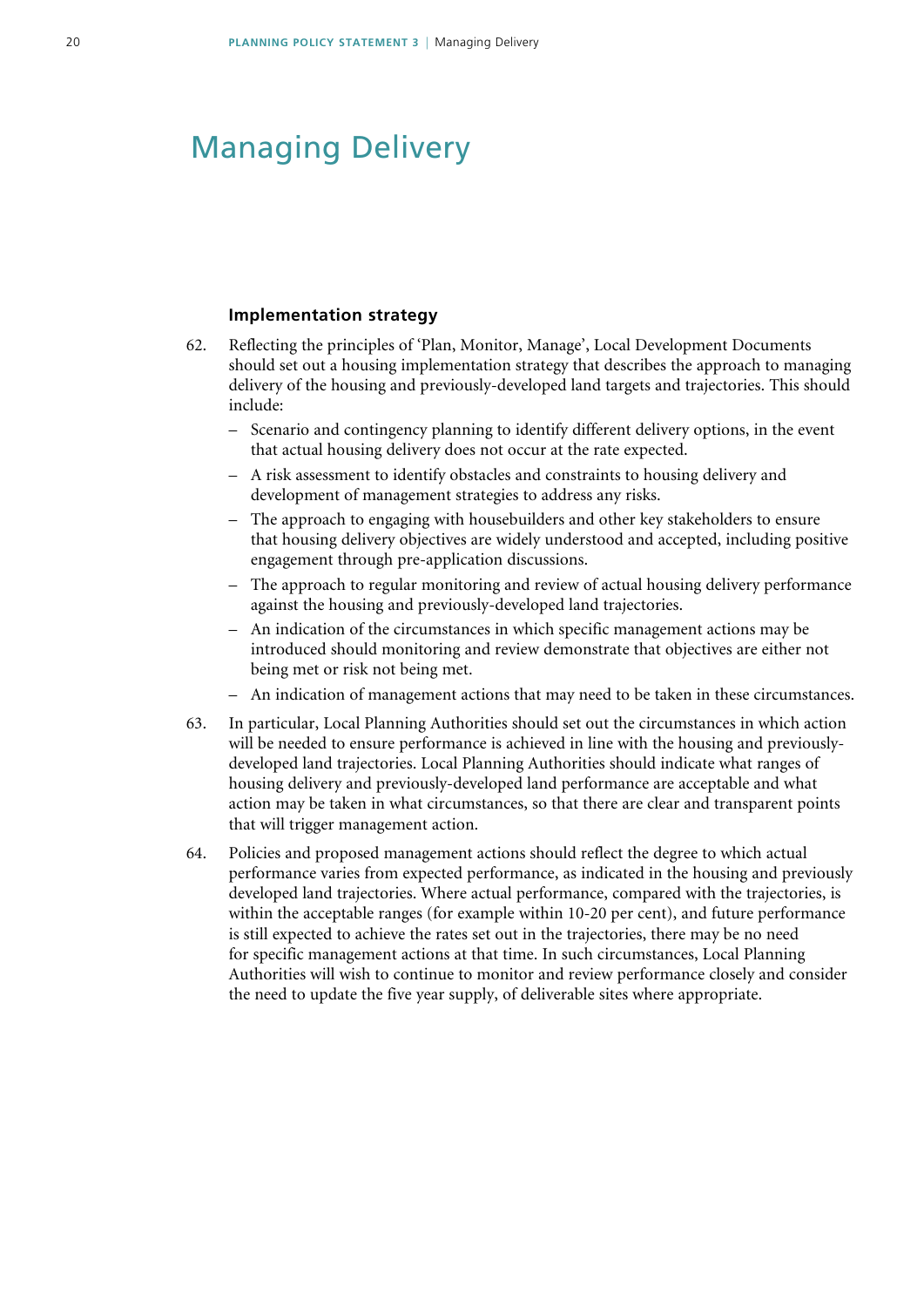- 65. If at any time, actual performance is outside the acceptable ranges or is at risk of not being met in future, for either the housing or previously developed land trajectories (or specific categories within the previously-developed land trajectory, where appropriate), Local Planning Authorities will need to establish the reason for these performance issues and take appropriate management action. In particular, appropriate action could be to update the quantity and mix of different categories of land within the five year supply of deliverable sites to redress the balance of land available for development.
- 66. In circumstances where market conditions have changed, it may also be necessary to re-assess need and demand, considering a review of approach across the housing market area and/or initiating a partial review of the Regional Spatial Strategy to update the local level of housing provision.
- 67. Where there is significant underperformance against the previously-developed land trajectory/ies and where Local Planning Authorities have already taken steps aimed at removing obstacles to the development of allocated previously-developed sites without success, Local Planning Authorities may consider invoking development control polices in relation to development on particular categories of land, for example, rejecting applications on greenfield sites until evidence demonstrates that the underperformance issue has been addressed and actual performance is within acceptable ranges. In considering whether to introduce such an approach Local Planning Authorities will need to assess and manage the risk to housing delivery, to ensure that their approach does not jeopardise delivery against the housing trajectory.

### **Determining planning applications**

- 68. Local Planning Authorities should take into consideration the policies set out in Regional Spatial Strategies and Development Plan Documents, as the Development Plan, as well as other material considerations. When making planning decisions for housing developments after 1st April 2007, Local Planning Authorities should have regard to the policies in this statement as material considerations which may supersede the policies in existing Development Plans.
- 69. In general, in deciding planning applications, Local Planning Authorities should have regard to:
	- Achieving high quality housing.
	- Ensuring developments achieve a good mix of housing reflecting the accommodation requirements of specific groups, in particular, families and older people.
	- The suitability of a site for housing, including its environmental sustainability.
	- Using land effectively and efficiently.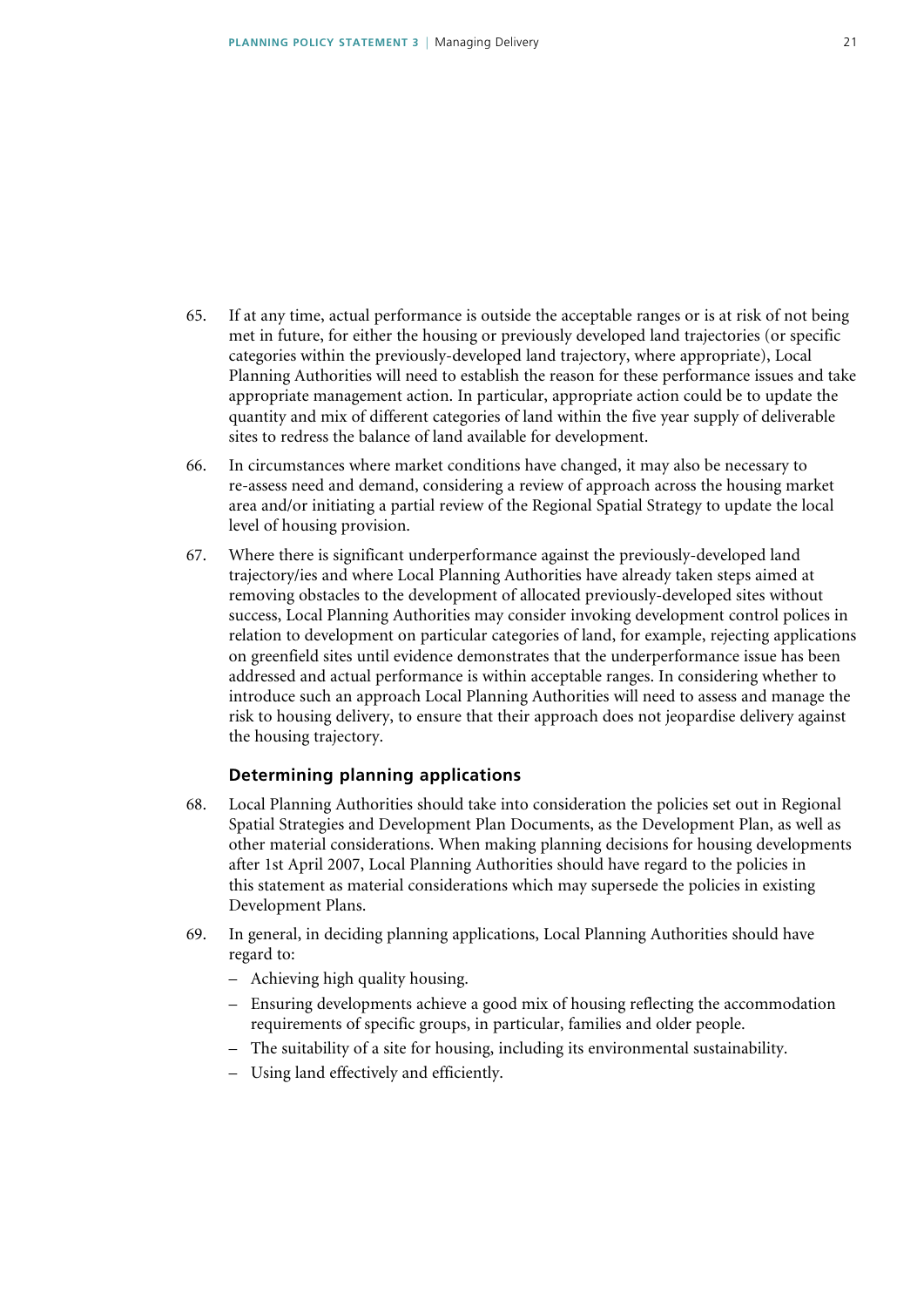- Ensuring the proposed development is in line with planning for housing objectives, reflecting the need and demand for housing in, and the spatial vision for, the area and does not undermine wider policy objectives eg addressing housing market renewal issues.
- 70. Where Local Planning Authorities have an up-to-date five year supply of deliverable sites and applications come forward for sites that are allocated in the overall land supply, but which are not yet in the up-to-date five year supply, Local Planning Authorities will need to consider whether granting permission would undermine achievement of their policy objectives.
- 71. Where Local Planning Authorities cannot demonstrate an up-to-date five year supply of deliverable sites, for example, where Local Development Documents have not been reviewed to take into account policies in this PPS or there is less than five years supply of deliverable sites, they should consider favourably planning applications for housing, having regard to the policies in this PPS including the considerations in paragraph 69.
- 72. Local Planning Authorities should not refuse applications solely on the grounds of prematurity.
- 73. When considering applications relating to sites for which planning permission has been previously granted for a similar proposal, but where the development has not been implemented, Local Planning Authorities should consider, based upon robust evidence provided by applicants, whether the site is likely to be developed. There is no presumption that planning permission should be granted because of a previous approval, particularly if the original permission proposal did not deliver the policy objectives of this PPS.
- 74. The Town and Country Planning (Residential Development on Greenfield Land) (England) Direction 2000 and The Town and Country Planning (Residential Density) (London, South East England, South West England, East of England and Northamptonshire) Direction 2005 will be cancelled with effect from 1 April 2007.

#### **Monitoring and review**

75. Regular monitoring and review of housing delivery performance through Annual Monitoring Reports is key to achieving the outcomes set out in paragraph 10 of this PPS.

### Local monitoring and review

- 76. Local Planning Authorities must provide information on their housing performance.<sup>32</sup> As part of preparing Annual Monitoring Reports, Local Planning Authorities should:
	- On a regular and frequent basis, monitor housing planning permissions granted, completions, whether on previously-developed land or greenfield in both urban and rural communities.33

<sup>&</sup>lt;sup>32</sup> Regulation 48 of the 2004 Planning and Compulsory Purchase Act requires Local Development Documents to include information on housing policy and performance, particularly in terms of net additional dwellings.

<sup>33</sup> To achieve consistency of approach, Local Planning Authorities and Regional Planning Bodies should use the Rural and Urban Area Classification 2004.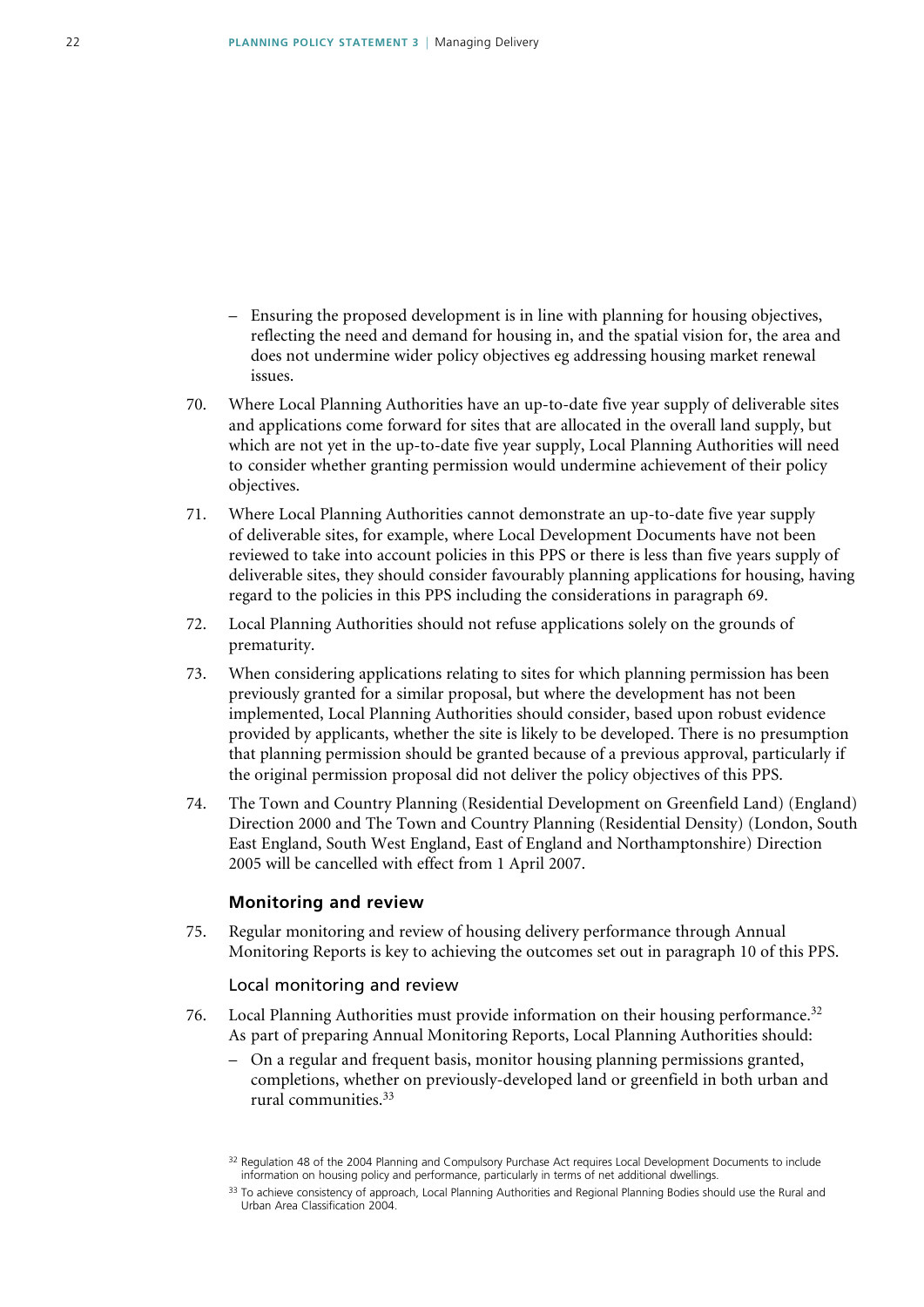- Report on progress against the housing and previously-developed land trajectories and where relevant targets and design quality objectives.
- Set out the actions to be undertaken where actual performance does not reflect the housing and previously-developed land trajectories and, where relevant, target, and is outside of the specified acceptable ranges.
- Consider delivery performance in the context of the objectives for the housing market area and region as a whole, as set out in the Regional Spatial Strategy.

### Regional monitoring and review

- 77. As part of preparing Annual Monitoring Reports, Regional Planning Bodies should:
	- On a regular and frequent basis, monitor progress across the region in terms of housing planning permissions granted, completions, whether on previously-developed land or greenfield and in both urban or rural communities.
	- Report on progress against the housing and previously-developed land trajectories and, where relevant, targets and design quality objectives.
	- Set out the actions to be undertaken at the regional level where actual performance does not reflect the regional housing and previously-developed land trajectories, and where relevant, targets.
	- Consider delivery performance in the context of the relevant national policy objectives.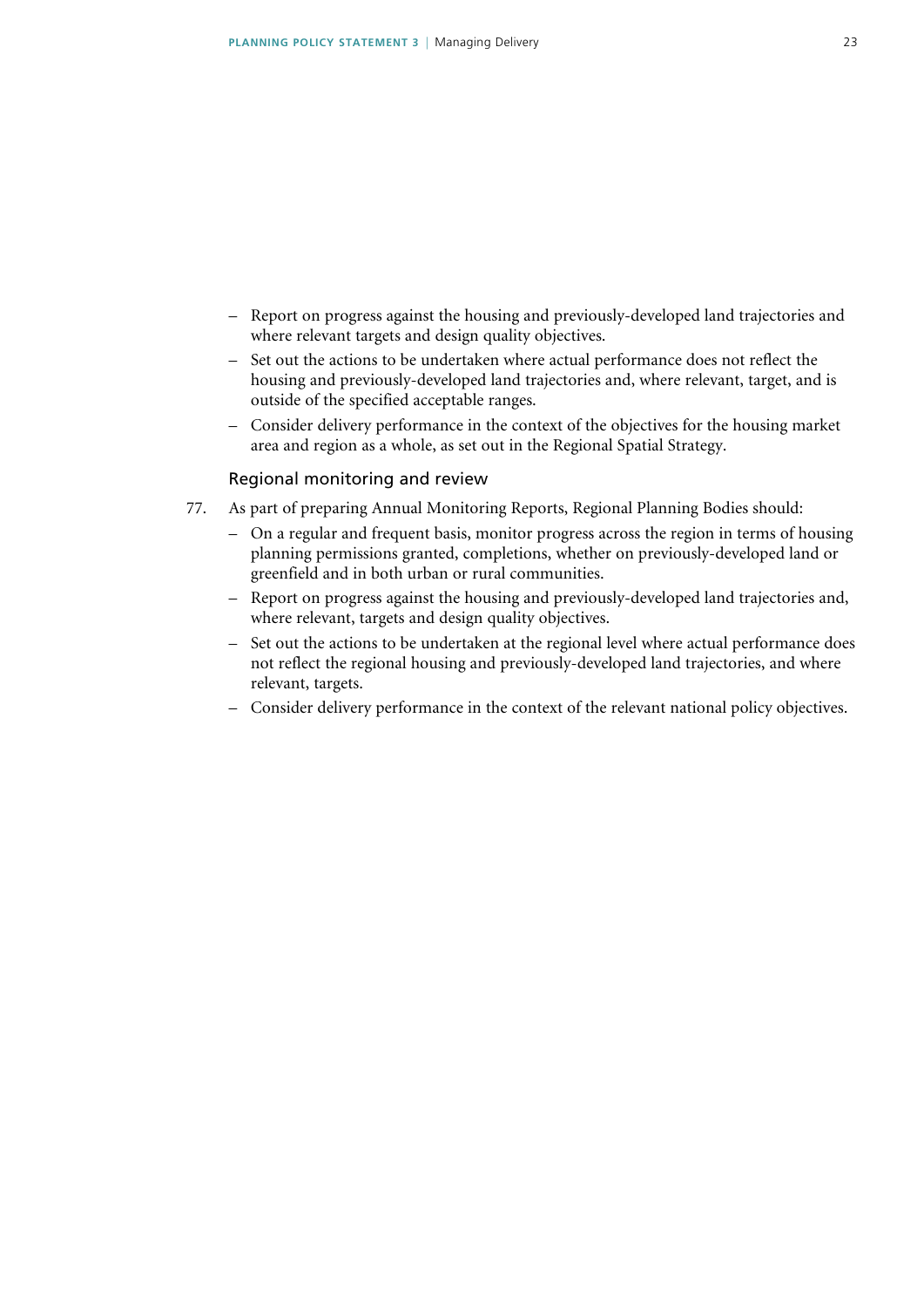# <span id="page-23-0"></span>Annex A: List of Cancelled Previous Policy and Guidance

### **Policy**

The following policy is cancelled:

- Planning Policy Guidance Note 3: Housing (2000)
- Planning Policy Guidance Note 3: Housing Update Supporting the Delivery of New Housing (2005)
- Planning Policy Guidance Note 3: Housing Update Planning for Sustainable Communities in Rural Areas (2005)
- Circular 6/98: Planning and Affordable Housing (1998)
- Keith Hill's Parliamentary Statement Planning for Housing (2003)
- PPG13 Paragraphs 12-17

### **Guidance**

The following guidance is cancelled:

- Planning to Deliver: The Managed Release of Housing Sites: Towards Better Practice (2001)
- Monitoring Provision of Housing through the Planning System: Towards Better Practice (2000)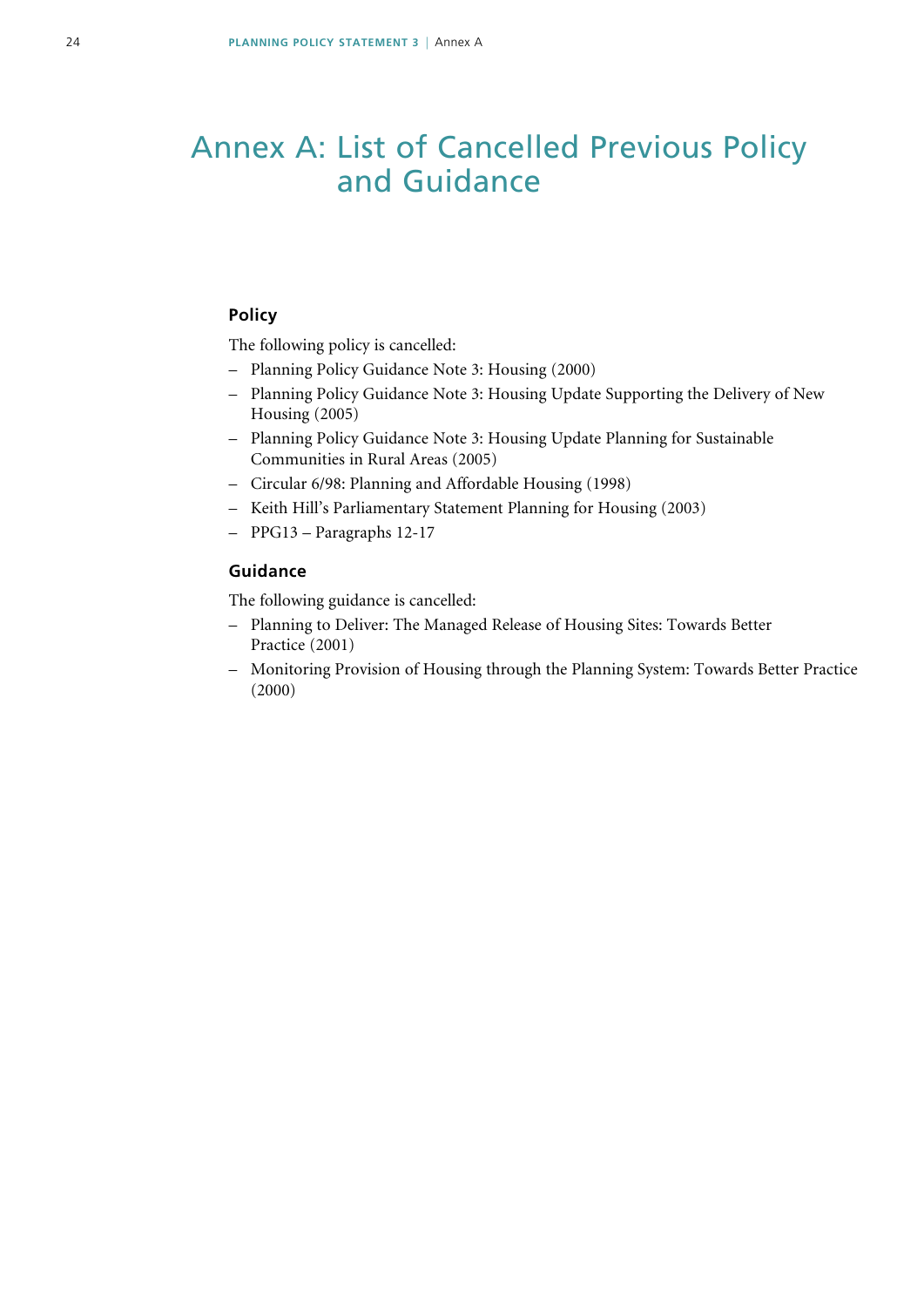### <span id="page-24-0"></span>Annex B: Definitions

### **Affordable housing**

 Affordable housing includes social rented, affordable rented and intermediate housing, provided to eligible households whose needs are not met by the market. Affordable housing should:

- Meet the needs of eligible households including availability at a cost low enough for them to afford, determined with regard to local incomes and local house prices.
- Include provision for the home to remain at an affordable price for future eligible households or, if these restrictions are lifted, for the subsidy to be recycled for alternative affordable housing provision.

#### **Social rented housing** is:

Rented housing owned and managed by local authorities and registered social landlords, for which guideline target rents are determined through the national rent regime. The proposals set out in the Three Year Review of Rent Restructuring (July 2004) were implemented as policy in April 2006. It may also include rented housing owned or managed by other persons and provided under equivalent rental arrangements to the above, as agreed with the local authority or with the Homes and Communities Agency as a condition of grant.

### **Affordable rented housing** is:

Rented housing let by registered providers of social housing to households who are eligible for social rented housing. Affordable Rent is not subject to the national rent regime<sup>34</sup> but is subject to other rent controls that require a rent of no more than 80 per cent of the local market rent.35,36

#### **Intermediate affordable housing** is:

Housing at prices and rents above those of social rent, but below market price or rents, and which meet the criteria set out above. These can include shared equity products (e.g. HomeBuy), other low cost homes for sale and intermediate rent but does not include affordable rented housing.

### *These definitions replace those given in previous editions of PPS3 (2006 and 2010) and related guidance such as Delivering Affordable Housing 2006.*

The definition does not exclude homes provided by private sector bodies or provided without grant funding. Where such homes meet the definition above, they may be considered, for planning purposes, as affordable housing. Whereas, those homes that do not meet the definition, for example, 'low cost market' housing, may not be considered, for planning purposes, as affordable housing.

<sup>36</sup> Local market rents are calculated using the Royal Institution for Chartered Surveyors (RICS) approved valuation methods. The Tenant Services Authority has issued an explanatory note on these: [www.tenantservicesauthority.org/upload/doc/RICS\\_rental\\_valuation\\_note\\_20110118140714.doc](http://www.tenantservicesauthority.org/upload/doc/RICS_rental_valuation_note_20110118140714.doc)

<sup>&</sup>lt;sup>34</sup> The national rent regime is the regime under which the social rents of tenants of social housing are set, with particular reference to the Guide to Social Rent Reforms (March 2001) and the Rent Influencing Regime Guidance (October 2001).

<sup>&</sup>lt;sup>35</sup> Including service charges, where applicable.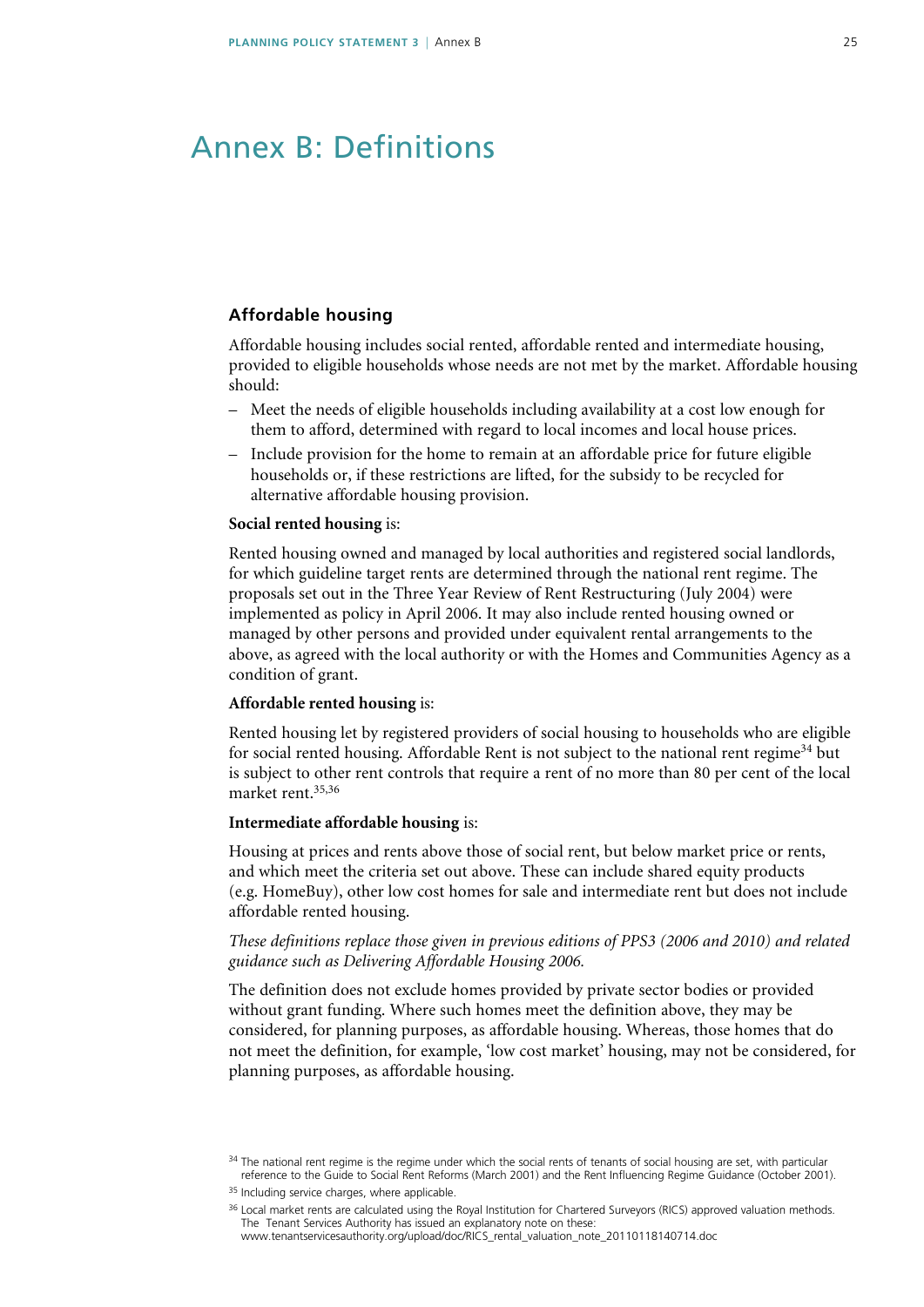### *There is further guidance on Affordable Rent in the Homes and Communities Agency Affordable Homes Rent Framework document.*

The terms 'affordability' and 'affordable housing' have different meanings. 'Affordability' is a measure of whether housing may be afforded by certain groups of households.

'Affordable housing' refers to particular products outside the main housing market.

### **Previously-developed land (often referred to as brownfield land)**

'Previously-developed land is that which is or was occupied by a permanent structure, including the curtilage of the developed land and any associated fixed surface infrastructure.'

The definition includes defence buildings, but excludes:

- Land that is or has been occupied by agricultural or forestry buildings.
- Land that has been developed for minerals extraction or waste disposal by landfill purposes where provision for restoration has been made through development control procedures.
- Land in built-up areas such as private residential gardens, parks, recreation grounds and allotments, which, although it may feature paths, pavilions and other buildings, has not been previously developed.
- Land that was previously-developed but where the remains of the permanent structure or fixed surface structure have blended into the landscape in the process of time (to the extent that it can reasonably be considered as part of the natural surroundings).

There is no presumption that land that is previously-developed is necessarily suitable for housing development nor that the whole of the curtilage should be developed.

#### **Market housing**

Private housing for rent or for sale, where the price is set in the open market.

### **Net dwelling density**

Net dwelling density is calculated by including only those site areas which will be developed for housing and directly associated uses, including access roads within the site, private garden space, car parking areas, incidental open space and landscaping and children's play areas, where these are provided.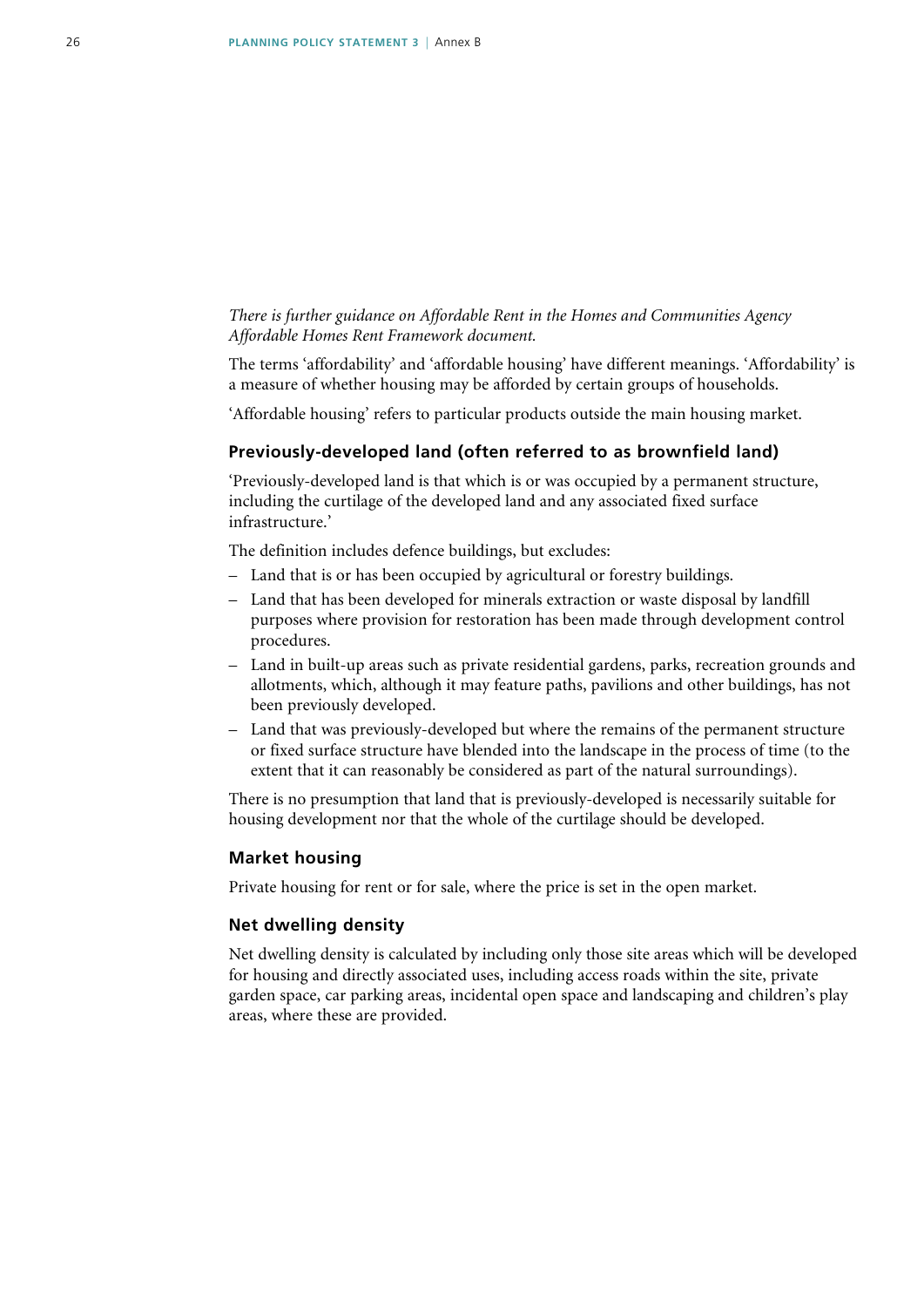### **Housing demand**

The quantity of housing that households are willing and able to buy or rent.

### **Housing need**

The quantity of housing required for households who are unable to access suitable housing without financial assistance.

### **Key worker**

The Government's definition of key workers includes those groups eligible for the Housing Corporation funded Key Worker Living programme and others employed within the public sector (ie outside of this programme) identified by the Regional Housing Board for assistance.

### **Housing market areas**

Geographical areas defined by household demand and preferences for housing. They reflect the key functional linkages between places where people live and work. See the *Identifying Sub-Regional Housing Market Areas Advice Note* for further details.

### **Design code**

A design code is a set of illustrated design rules and requirements which instruct and may advise on the physical development of a site or area. The graphic and written components of the code are detailed and precise, and build upon a design vision such as a masterplan or other design framework for a site or area.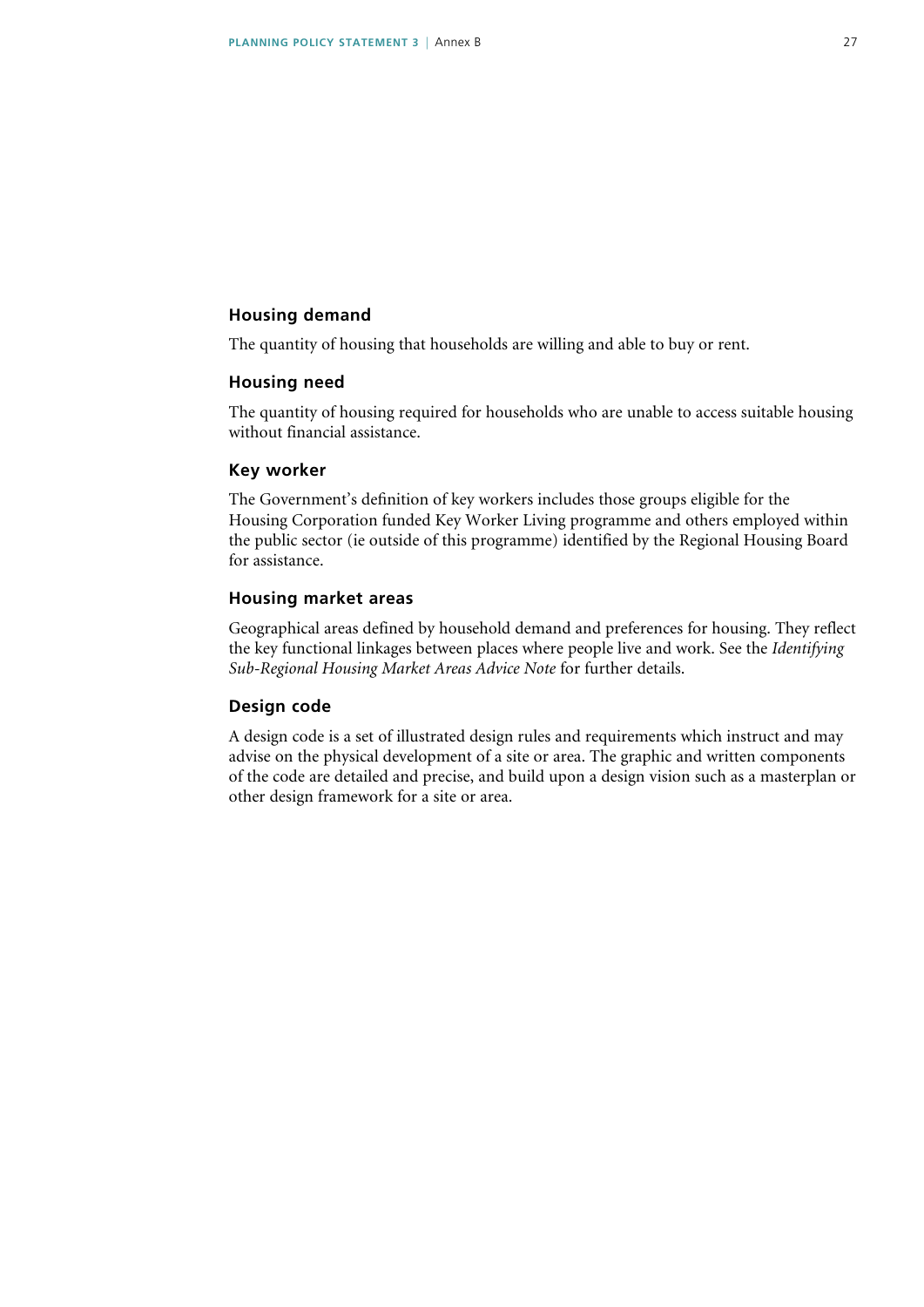### <span id="page-27-0"></span>Annex C: Evidence Base – Strategic Housing Market Assessments and Strategic Housing Land Availability Assessments

Strategic Housing Market Assessments and Strategic Land Availability Assessments are an important part of the policy process. They provide information on the level of need and demand for housing and the opportunities that exist to meet it.

Assessments should be prepared collaboratively with stakeholders. Where two or more Local Planning Authorities form a housing market area, Local Planning Authorities should work together either by preparing joint assessments or by ensuring consistency in methodology.

Practice guidance will set out detailed methodologies for carrying out these assessments.

A Strategic Housing Market Assessment should:

- Estimate housing need and demand in terms of affordable and market housing.
- Determine how the distribution of need and demand varies across the plan area, for example, as between the urban and rural areas.
- Consider future demographic trends and identify the accommodation requirements of specific groups such as, homeless households, Black and Minority Ethnic groups, first time buyers, disabled people, older people, Gypsies and Travellers and occupational groups such as key workers, students and operational defence personnel.<sup>37</sup>

A Strategic Housing Land Availability Assessment should:

- Assess the likely level of housing that could be provided if unimplemented planning permissions were brought into development.
- Assess land availability by identifying buildings or areas of land (including previouslydeveloped land and greenfield) that have development potential for housing, including within mixed use developments.
- Assess the potential level of housing that can be provided on identified land.
- Where appropriate, evaluate past trends in windfall land coming forward for development and estimate the likely future implementation rate.
- Identify constraints that might make a particular site unavailable and/or unviable for development.
- Identify sustainability issues and physical constraints that might make a site unsuitable for development.
- Identify what action could be taken to overcome constraints on particular sites.

<sup>37</sup> Required by S225 of the *Housing Act 2004*, see www.opsi.gov.uk.